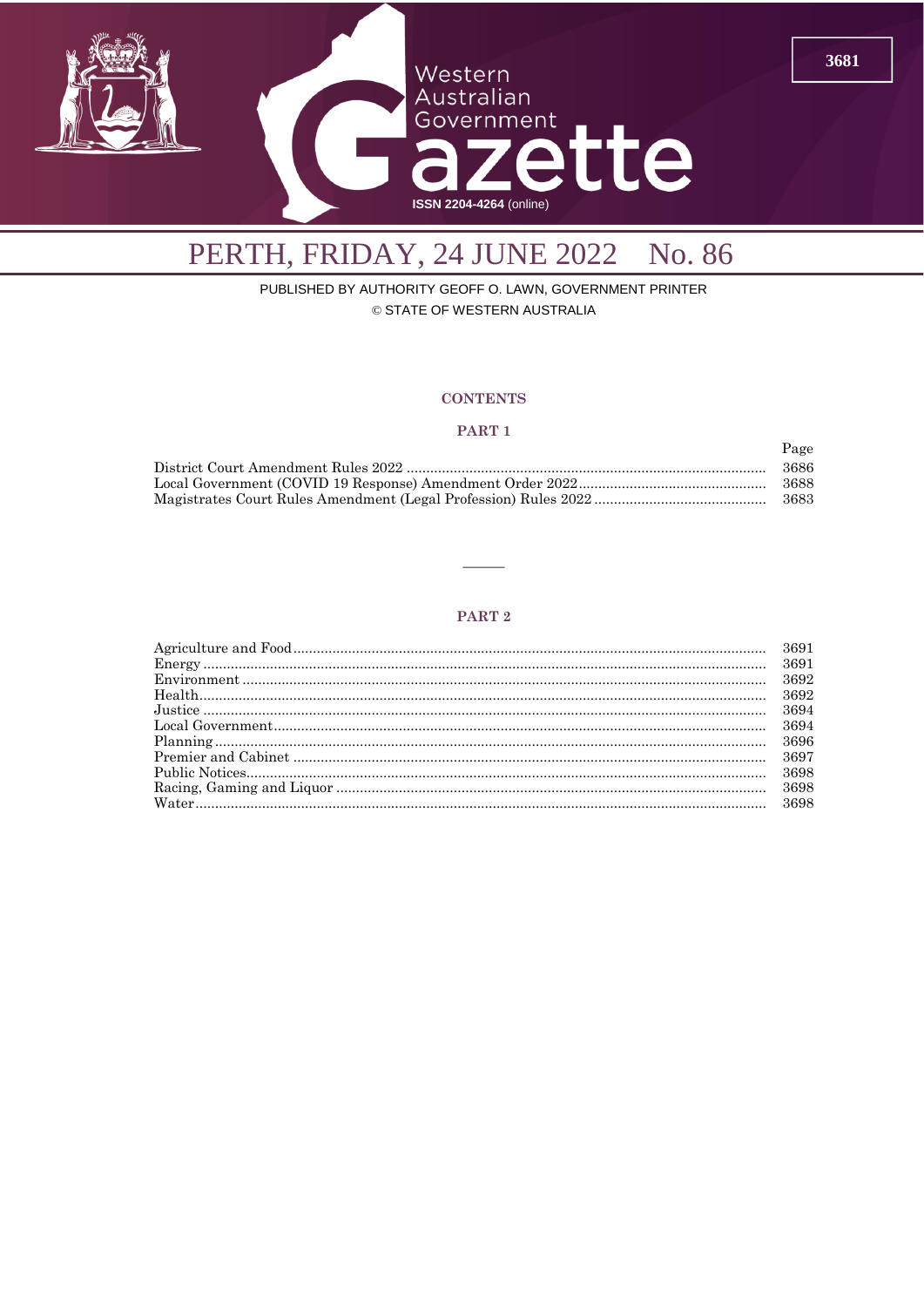## **IMPORTANT COPYRIGHT NOTICE**

© State of Western Australia

This work is copyright. Apart from any use as permitted under the *Copyright Act 1968*, no part may be reproduced by any process without written permission from the Attorney General for Western Australia. Inquiries in the first instance should be directed to the Government Printer, Parliamentary Counsel's Office, [publications@pco.wa.gov.au.](mailto:publications@pco.wa.gov.au)

**Note**: A Creative Commons Attribution 4.0 International Licence (CC BY 4.0) applies with respect to material on the WA Legislation Website (with certain exceptions), and to copies of Acts, and reprints of Acts and subsidiary legislation, printed by the Government Printer. To view relevant information and for a link to a copy of the licence, visit www.legislation.wa.gov.au.

## **PUBLISHING DETAILS**

The Western Australian *Government Gazette* is published by the Government Printer for the State of Western Australia on Tuesday and Friday of each week unless disrupted by Public Holidays or unforeseen circumstances.

Special *Government Gazettes* containing notices of an urgent or particular nature are published periodically.

The following guidelines should be followed to ensure publication in the *Government Gazette*—

- Material submitted to the Executive Council prior to gazettal will require a copy of the signed Executive Council Minute Paper.
- Copy must be lodged with the Publications Officer, Department of the Premier and Cabinet no later than 12 noon on Wednesday (Friday edition) or 12 noon on Friday (Tuesday edition)— Email address:

gazette@dpc.wa.gov.au

- Inquiries regarding publication of notices can be directed to the Publications Officer on (08) 6552 6012.
- **Lengthy or complicated notices should be forwarded early to allow for preparation. Failure to observe this request could result in the notice being held over.**

After lodging any notices, confirmation is not required by post. *If original copy is forwarded later and published, the cost will be borne by the advertiser.*

## **ADVERTISING RATES AND PAYMENTS**

EFFECTIVE FROM 1 JULY 2021 (Prices include GST)

Public Notices Section—\$78.20 minimum charge (except items of an exceptionally large nature. In these instances arrangements will be made for pricing the notice at time of lodging).

All other Notices—

Per Column Centimetre—\$15.60

Bulk Notices—\$285.60 per page

Clients who **have** an account will only be invoiced for charges over \$100.

For charges under \$100, clients will need to supply credit card details at time of lodging notice (i.e. a notice under 7cm would not be invoiced).

Clients without an account will need to supply credit card details at the time of lodging the notice.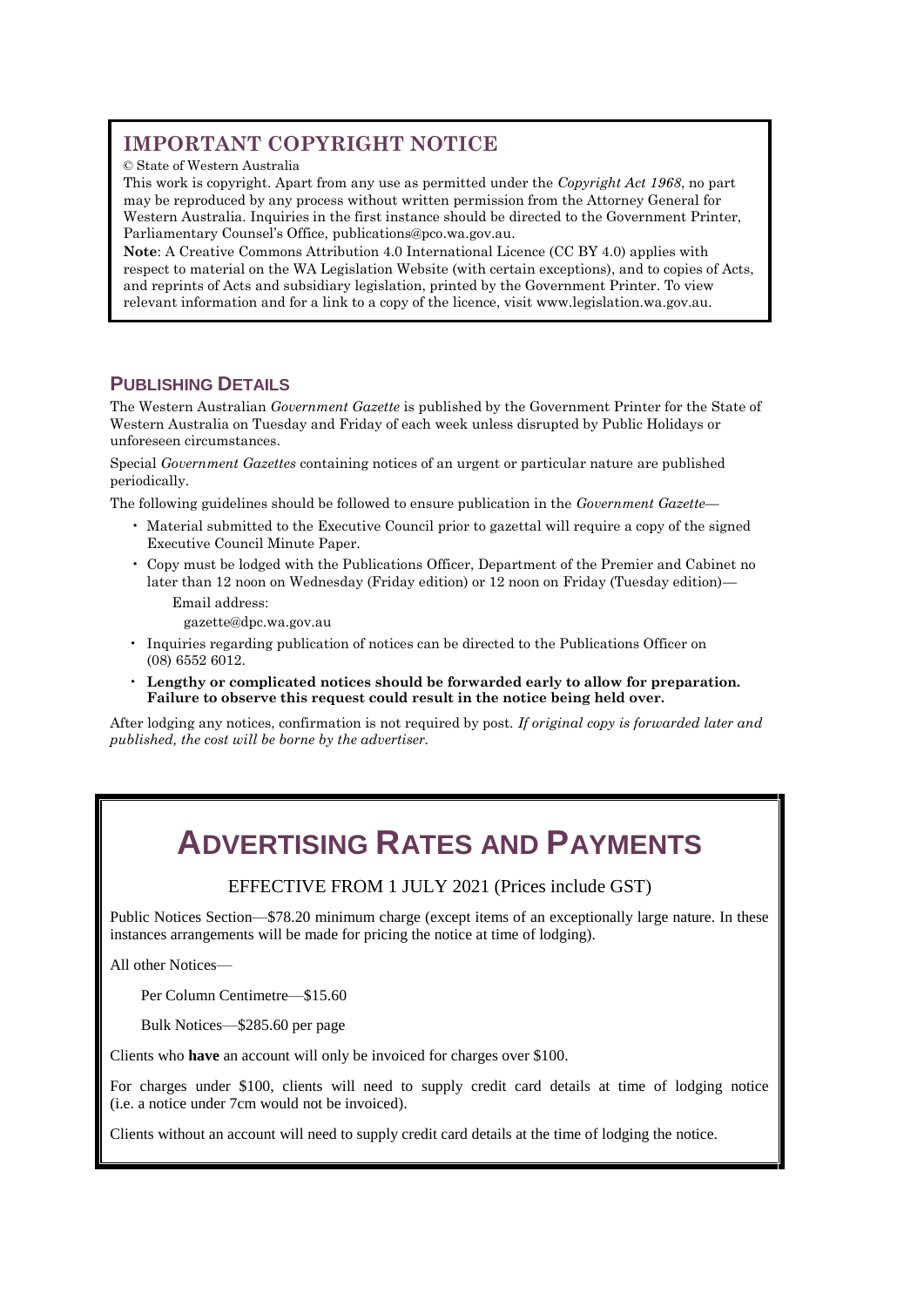# **— PART 1 —**

## **JUSTICE**

**JU301**

Magistrates Court Act 2004 Magistrates Court (Civil Proceedings) Act 2004

## **Magistrates Court Rules Amendment (Legal Profession) Rules 2022**

## **SL 2022/106**

Made by the Magistrates Court in accordance with the *Magistrates Court Act 2004* section 39.

## **Part 1 — Preliminary**

### **1. Citation**

These rules are the *Magistrates Court Rules Amendment (Legal Profession) Rules 2022*.

## **2. Commencement**

These rules come into operation as follows —

- (a) Part  $1$  on the day on which these rules are published in the *Gazette*;
- (b) the rest of the rules on the day on which the *Legal Profession Uniform Law Application Act 2022* section 6 comes into operation.

## **Part 2 —** *Magistrates Court (Civil Proceedings) Rules 2005* **amended**

## **3. Rules amended**

This Part amends the *Magistrates Court (Civil Proceedings) Rules 2005*.

### **4. Various references to "lawyer" amended**

In the provisions listed in the Table:

(a) delete "lawyer" (each occurrence) and insert:

legal practitioner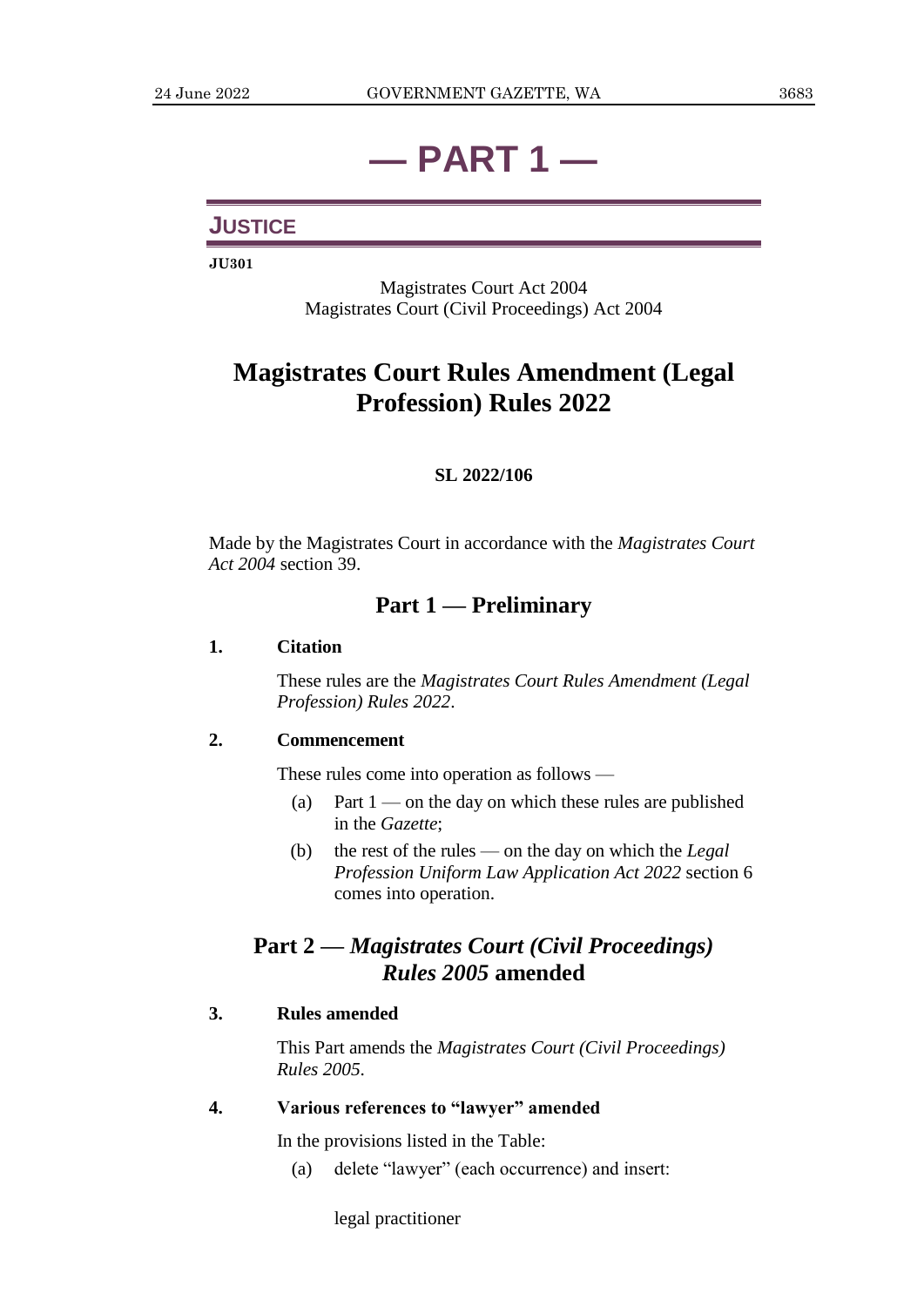(b) delete "lawyer's" and insert:

legal practitioner's

(c) delete "lawyer" and insert:

legal practitioner

(d) delete "lawyer" and insert:

legal practitioner

(e) delete "lawyer's" (each occurrence) and insert:

legal practitioner's

| r. $41D(2)$ and (3)            | r. $56(2)$                                                    |
|--------------------------------|---------------------------------------------------------------|
| r. $95C(2)$                    | r. $102(1A)(a)$ , $(2)$ , $(3A)$ , $(3)$ , $(4)$<br>and $(5)$ |
| r. $105(e)$                    | r. $106(d)$                                                   |
| r. $107(1)(b)$                 | r. $108(b)$                                                   |
| Sch. 1 Forms 2, 3, 6, 9 and 10 |                                                               |

**Table**

## **Part 3 —** *Magistrates Court (General) Rules 2005* **amended**

## **5. Rules amended**

This Part amends the *Magistrates Court (General) Rules 2005*.

## **6. Various references to "lawyer" amended**

In the provisions listed in the Table:

(a) delete "lawyer" (each occurrence) and insert:

legal practitioner

(b) delete "lawyers" and insert:

legal practitioners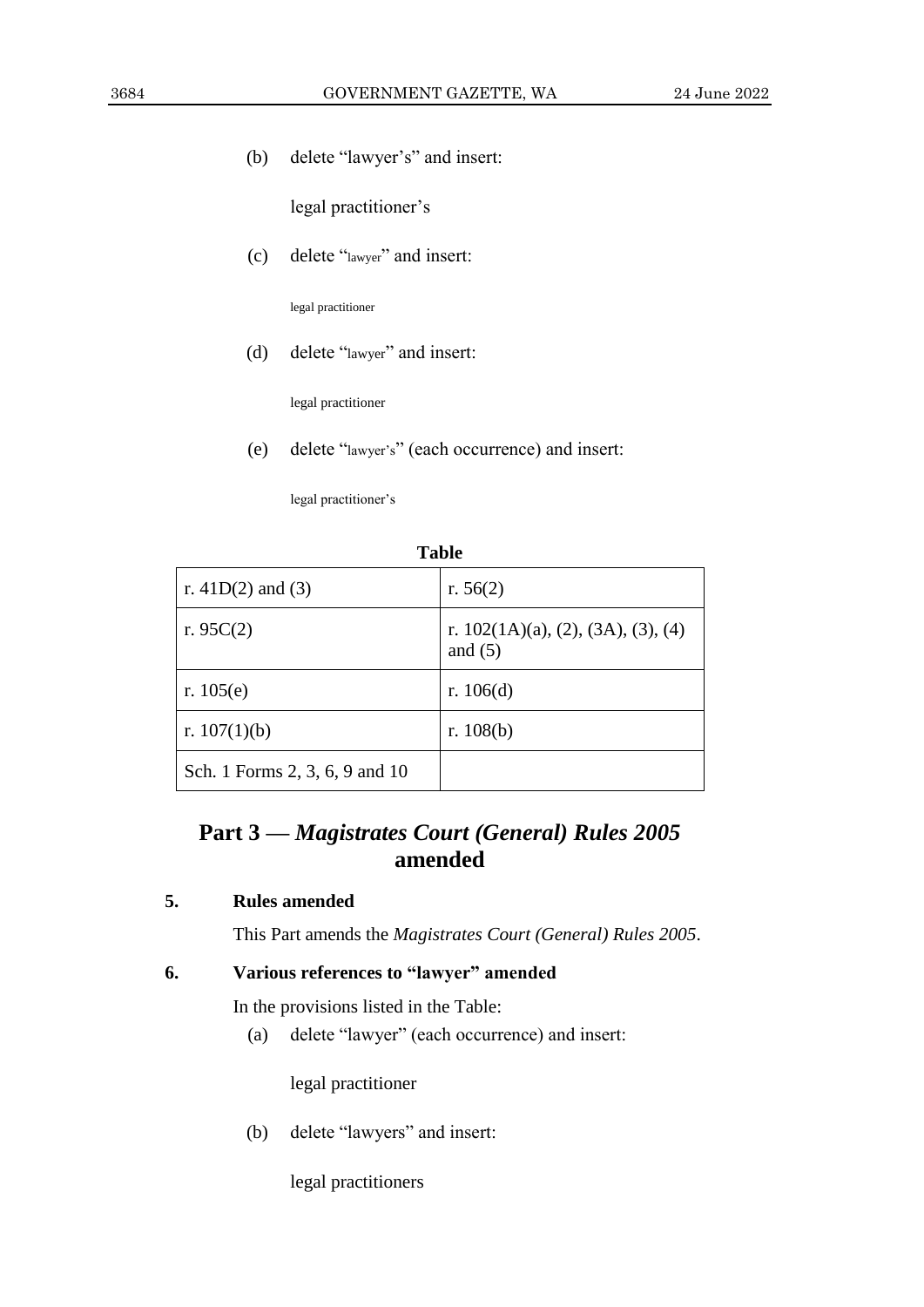(c) delete "lawyer" (each occurrence) and insert:

legal practitioner

(d) delete "**lawyer**" (each occurrence) and insert:

**legal practitioner**

| <b>Table</b>                         |            |  |
|--------------------------------------|------------|--|
| r. 13(4) and (6)                     | r. $33(3)$ |  |
| Sch. 2 Forms 1B, 4A, 4B, 9<br>and 10 |            |  |

## **Part 4 —** *Magistrates Court (Minor Cases Procedure) Rules 2005* **amended**

## **7. Rules amended**

This Part amends the *Magistrates Court (Minor Cases Procedure) Rules 2005*.

## **8. Various references to "lawyer" amended**

In the provisions listed in the Table:

(a) delete "lawyer" and insert:

legal practitioner

(b) delete "lawyer's" (each occurrence) and insert:

legal practitioner's

| <b>Table</b>                      |            |  |
|-----------------------------------|------------|--|
| $\vert$ r. 4 def. of <i>agent</i> | r. $36(2)$ |  |
| $\vert$ r. 56(1) and (2)          | r. $59(d)$ |  |
| r. $60(1)(b)$                     | r. $61(b)$ |  |

 $\frac{1}{\sqrt{2}}$  , and the set of the set of the set of the set of the set of the set of the set of the set of the set of the set of the set of the set of the set of the set of the set of the set of the set of the set of the

Date: 20 June 2022. Mr STEVEN HEATH, Chief Magistrate, Magistrates Court in Perth.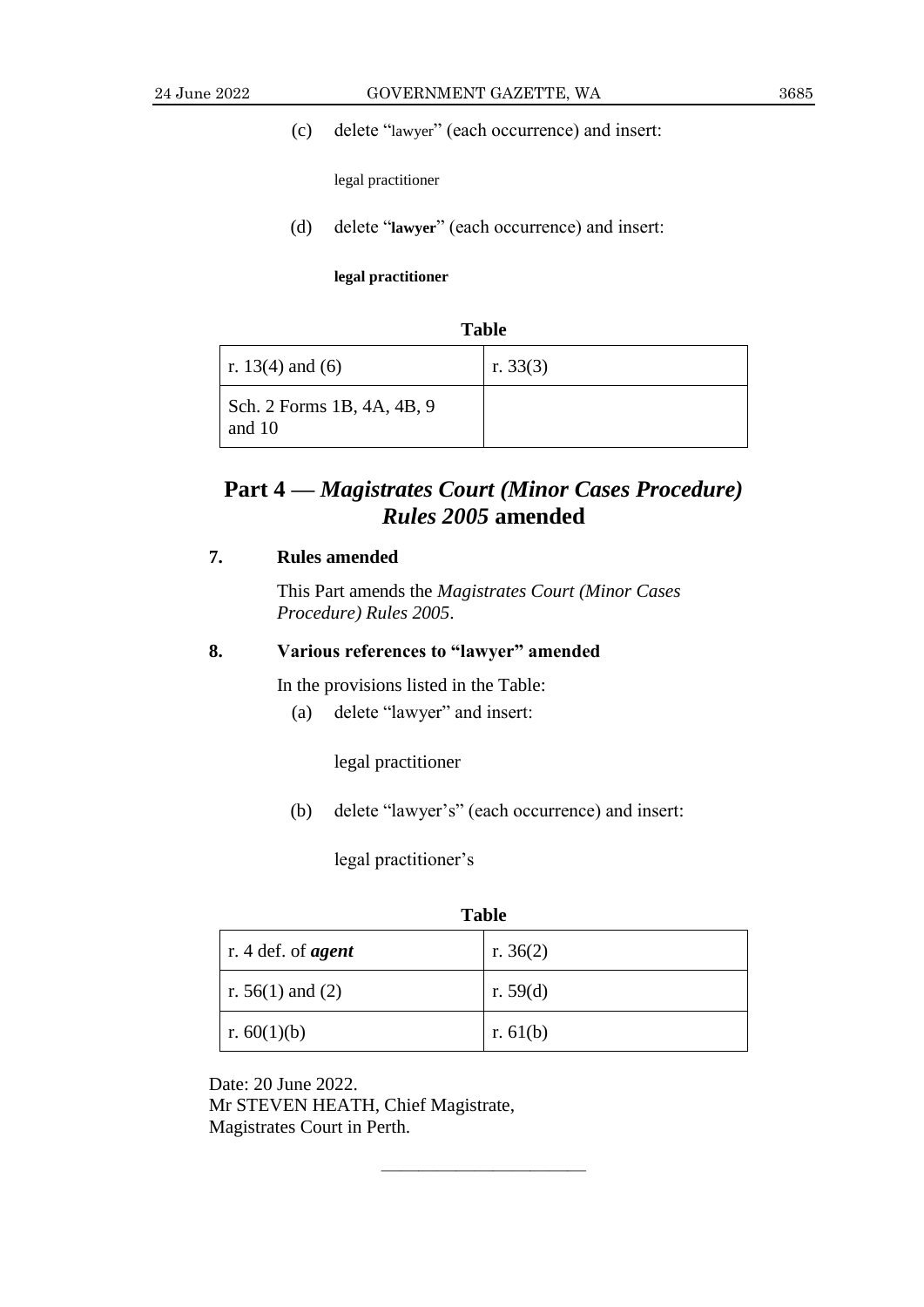**JU302**

District Court of Western Australia Act 1969

## **District Court Amendment Rules 2022**

## **SL 2022/108**

Made by the judges of the District Court.

## **1. Citation**

These rules are the *District Court Amendment Rules 2022*.

## **2. Commencement**

These rules come into operation as follows —

- (a) rules 1 and  $2$  on the day on which these rules are published in the *Gazette*;
- (b) the rest of the rules on the day on which the *Legal Profession Uniform Law Application Act 2022* section 6 comes into operation.

## **3. Rules amended**

These rules amend the *District Court Rules 2005*.

## **4. Rule 3 amended**

- (1) In rule 3 delete the definition of *lawyer*.
- (2) In rule 3 in the definition of *legally qualified registrar* delete "an Australian lawyer within the meaning of that term in the *Legal Profession Act 2008* section 3;" and insert:

a lawyer;

## **5. Rule 59 amended**

In rule 59(2) delete "*Legal Profession Act 2008* section 280." and insert:

*Legal Profession Uniform Law Application Act 2022* section 141.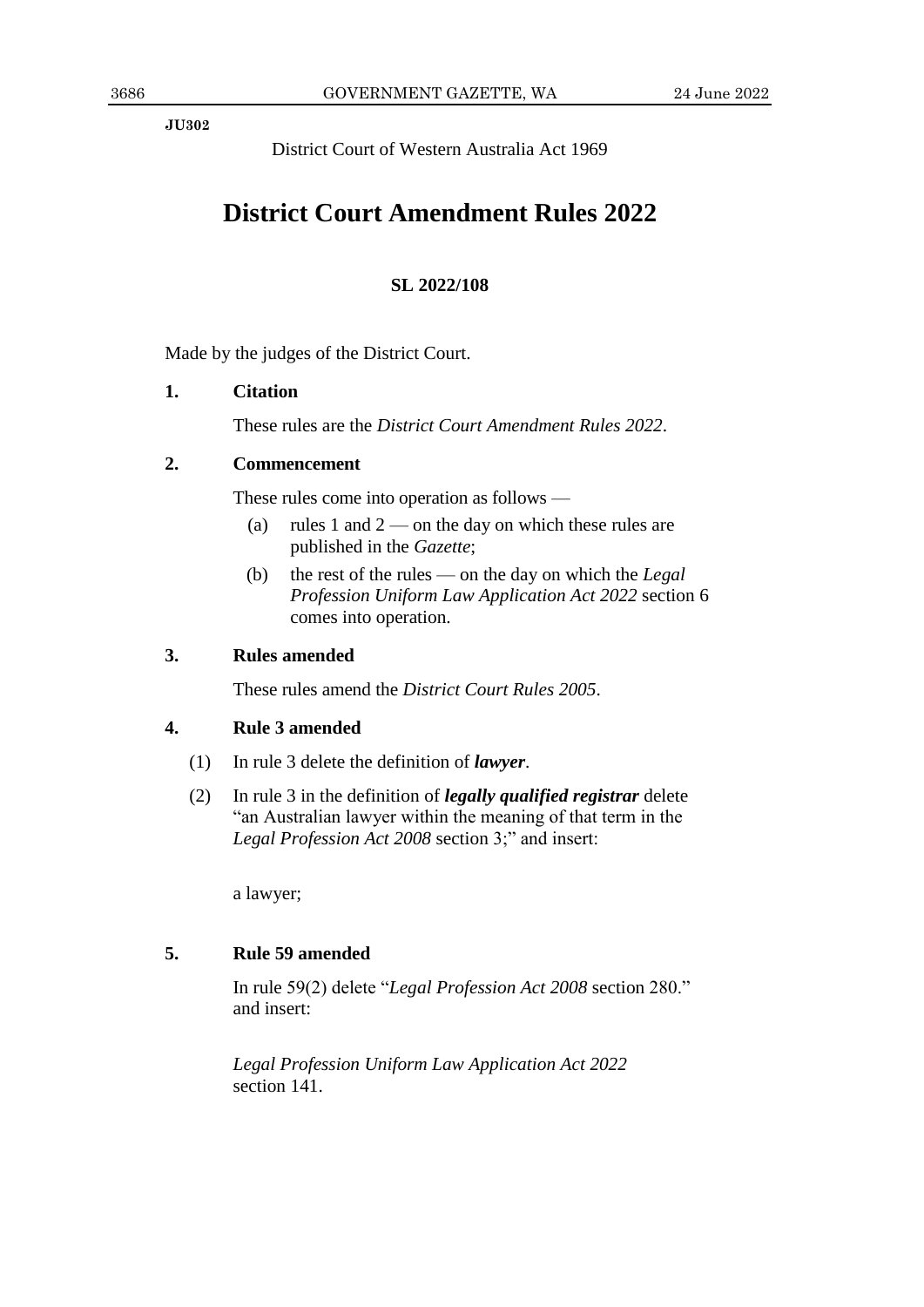## **6. Various references to "lawyer" amended**

In the provisions listed in the Table:

(a) delete "lawyer" (each occurrence) and insert:

legal practitioner

(b) delete "lawyer" (each occurrence) and insert:

legal practitioner

(c) delete "lawyers" (each occurrence) and insert:

legal practitioners

(d) delete "lawyers" and insert:

legal practitioners

(e) delete "lawyer's" and insert:

legal practitioner's

| <b>Table</b>                   |                                                   |  |
|--------------------------------|---------------------------------------------------|--|
| r. 20(1A) and (1B)             | r. 21A Table it. 2                                |  |
| r. $24(2)(n)$ and (o)          | r. $34(1)$                                        |  |
| r. $36(1)$ and (2)             | r. $38B(3)$                                       |  |
| r. $40(6)(a)$                  | r. $41(3)(a)$                                     |  |
| r. 43 $(2)$ , $(3)$ and $(3a)$ | r. $48A(3)$                                       |  |
| r. $48B(1)$ and (2)            | r. $51(2)$                                        |  |
| r. $58A(2)(a)$                 | r. $71(1A)(b)$                                    |  |
| r. $72(2)(b)$                  | Sch. 1 Forms 1AA, 1B, 1C, 1, 3<br>and $4$ to $11$ |  |

Note: The heading to amended rule 36 is to read:

**Legal practitioner to notify client of legal costs**

Date: 22 June 2022. Her Honour Judge JULIE ANNE WAGER, Chief Judge of the District Court, District Court of Western Australia.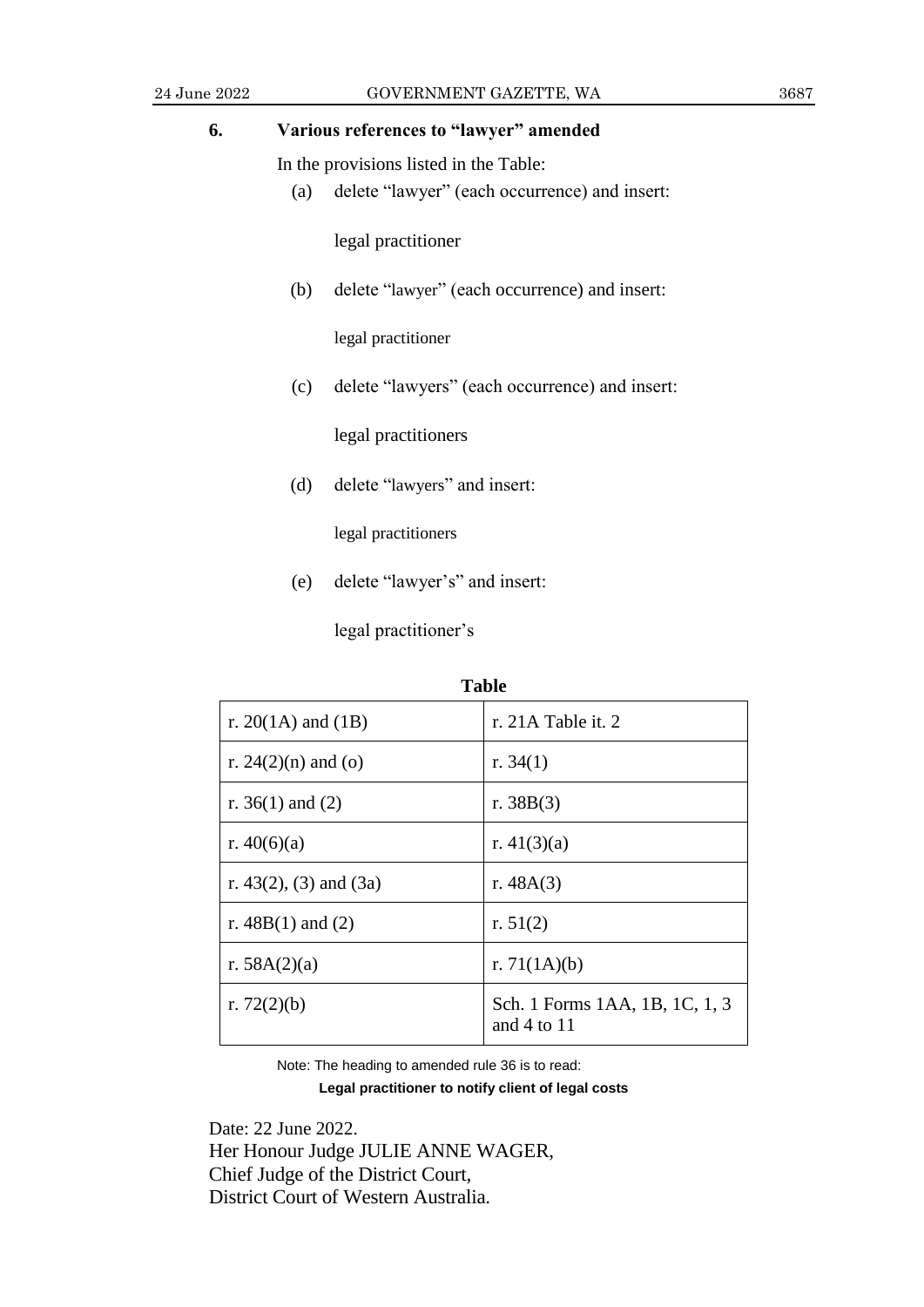## **LOCAL GOVERNMENT**

#### **LG301**

Local Government Act 1995

## **Local Government (COVID-19 Response) Amendment Order 2022**

### **SL 2022/107**

Made by the Minister under section 10.3 of the Act.

### **1. Citation**

This order is the *Local Government (COVID-19 Response) Amendment Order 2022*.

## **2. Commencement**

This order comes into operation as follows —

- (a) clauses 1 and  $2$  on the day on which this order is published in the *Gazette*;
- (b) the rest of the order on the day after that day.

### **3. Order amended**

This order amends the *Local Government (COVID-19 Response) Order 2020*.

### **4. Clause 3 amended**

In clause 3(1) insert in alphabetical order:

*2022/23 annual budget*, in relation to a local government, means the annual budget adopted by the local government under section 6.2 for the 2022/23 financial year;

*2022/23 financial year* means the financial year ending on 30 June 2023;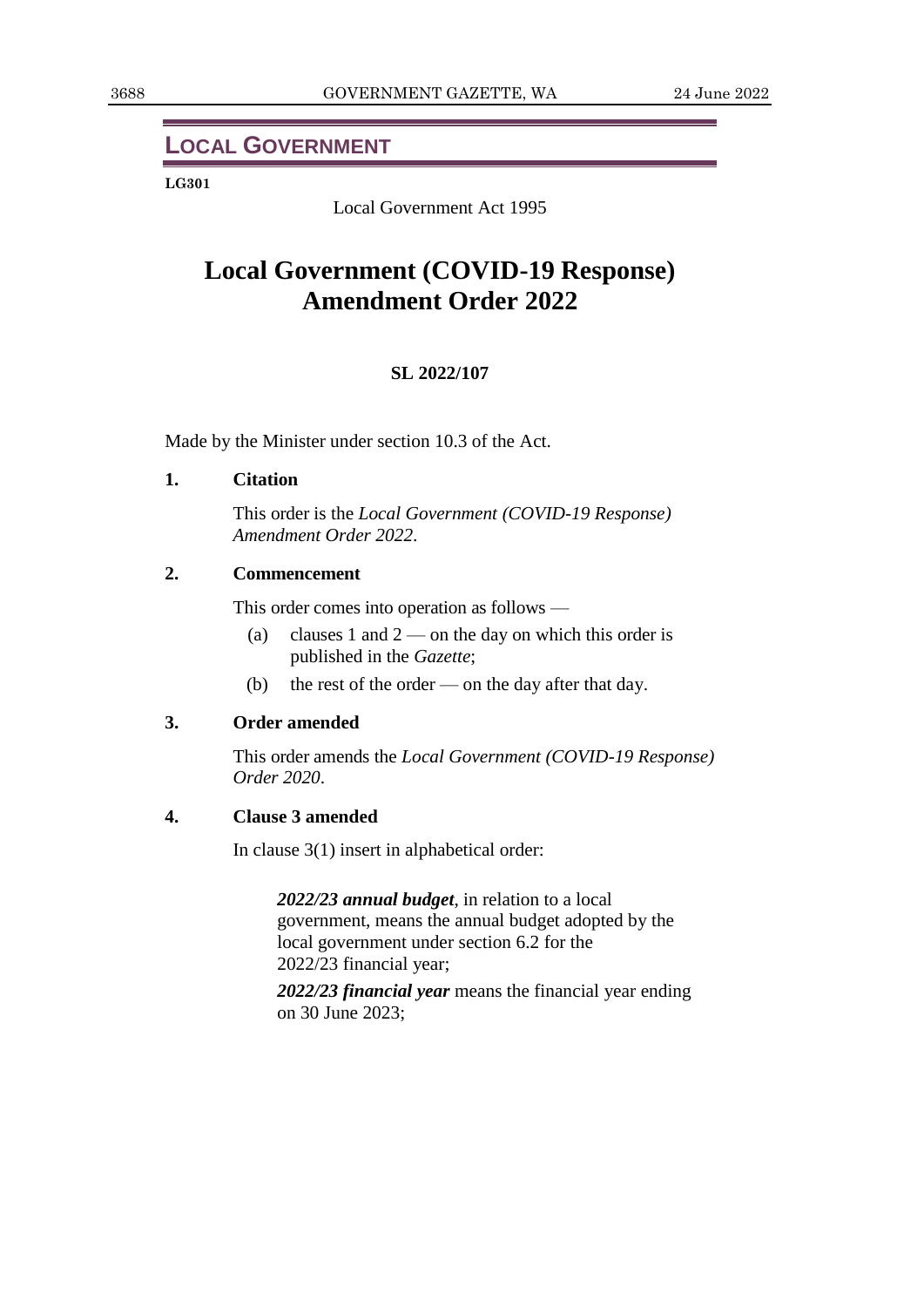## **5. Clause 8 amended**

- (1) In clause  $8(1)$ :
	- (a) in paragraph (b) delete "budget." and insert:

budget; or

- (b) after paragraph (b) insert:
	- (c) its 2022/23 annual budget.
- (2) In clause  $8(3)$ :
	- (a) in paragraph (b) delete "exceed 7%." and insert:

exceed 7%; and

- (b) after paragraph (b) insert:
	- (c) in its  $2022/23$  annual budget is not to exceed 7%.

### **6. Clause 13 amended**

In clause  $13(2)$ :

(a) in paragraph (b) delete "year." and insert:

year; or

- (b) after paragraph (b) insert:
	- (c) the 2022/23 financial year.

## **7. Clause 14 amended**

- (1) In clause 14(1):
	- (a) in paragraph (b) delete "year." and insert:

year; or

- (b) after paragraph (b) insert:
	- (c) the 2022/23 financial year.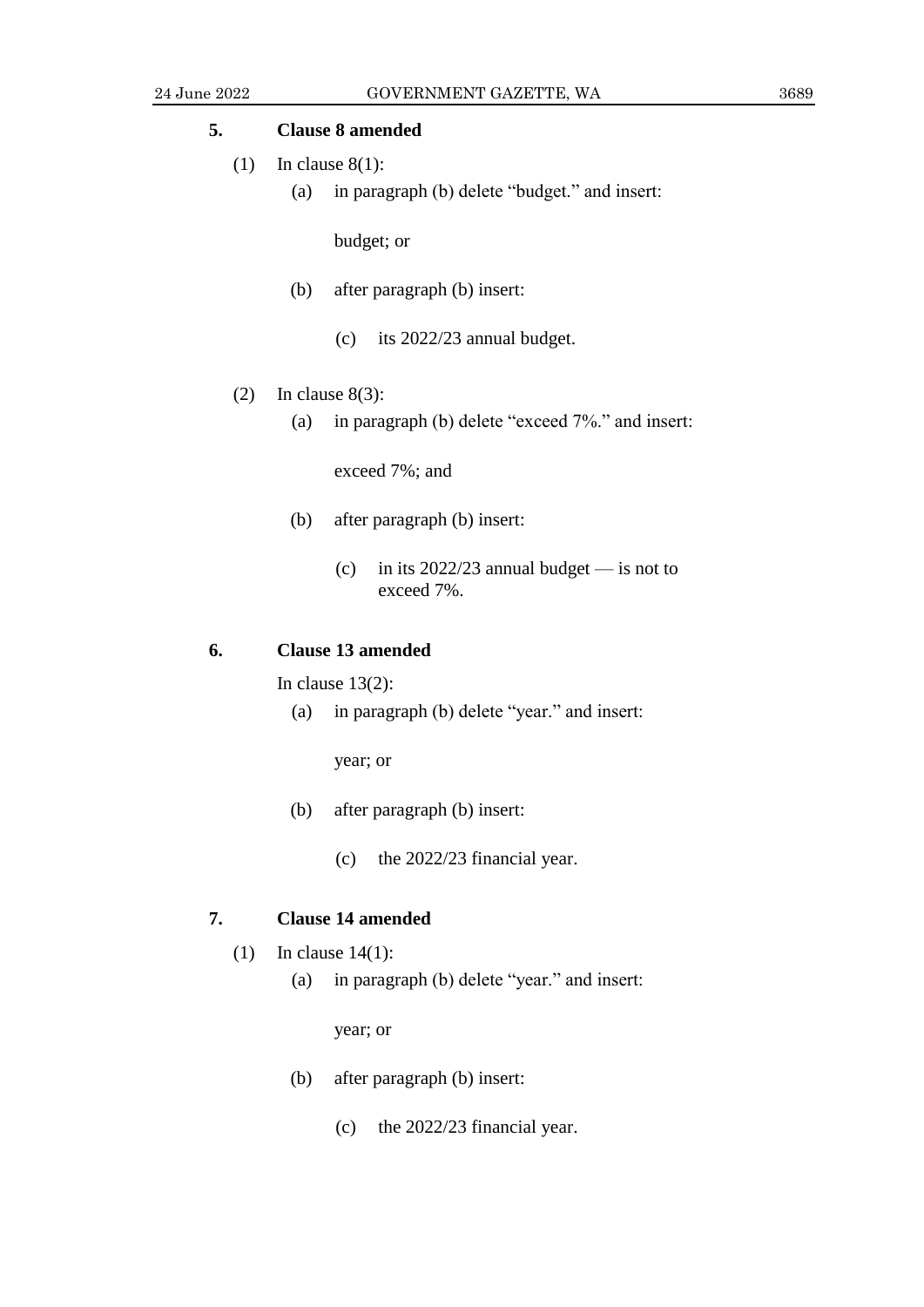- (2) In clause 14(3):
	- (a) in paragraph (b) delete "exceed 7%." and insert:

exceed 7%; and

- (b) after paragraph (b) insert:
	- (c) for the  $2022/23$  financial year is not to exceed 7%.
- J. CAREY, Minister for Local Government.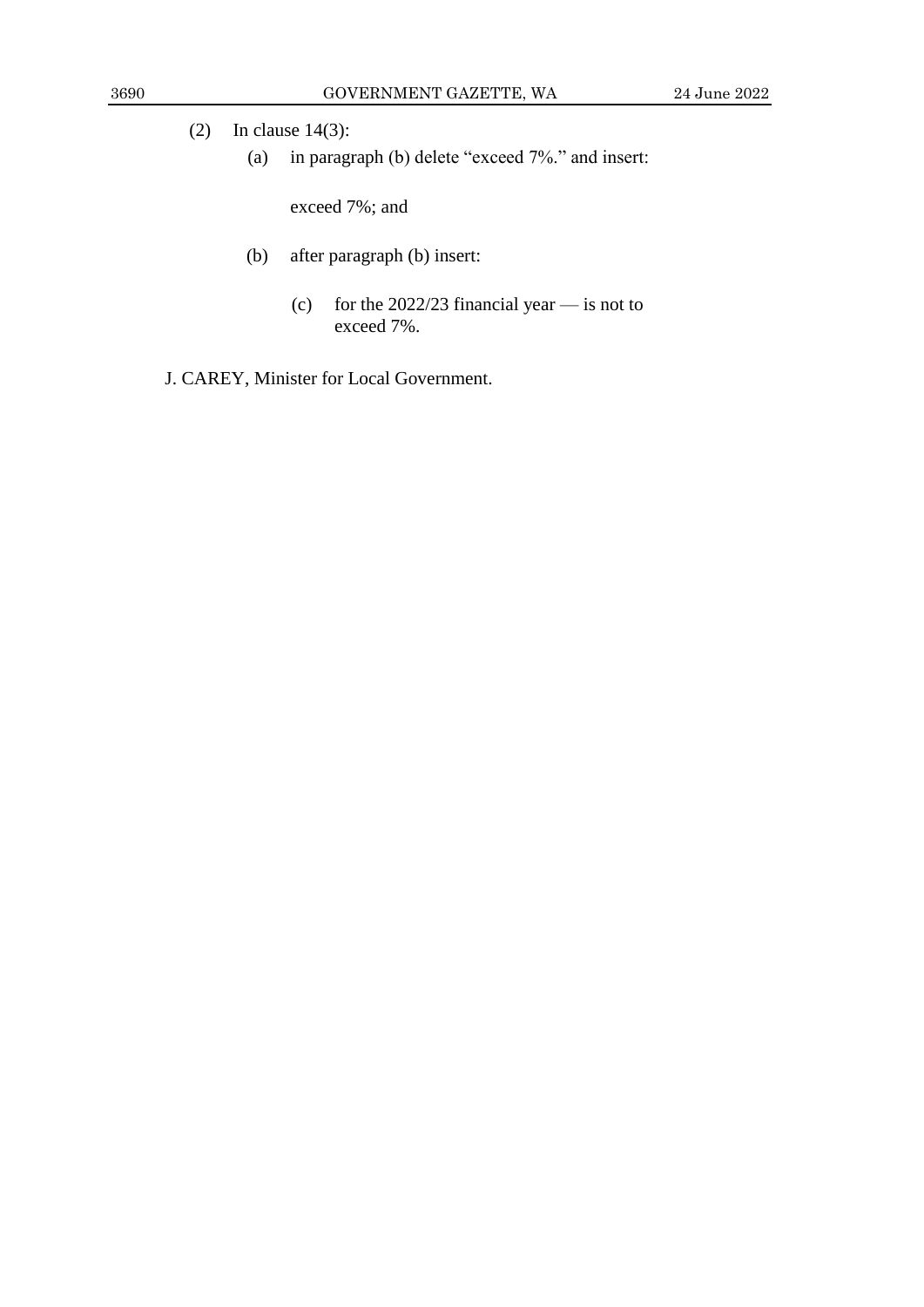## **— PART 2 —**

## **AGRICULTURE AND FOOD**

#### **AG401**

#### **BIOSECURITY AND AGRICULTURE MANAGEMENT ACT 2007**

BIOSECURITY AND AGRICULTURE MANAGEMENT (PERMITTED ORGANISMS) DECLARATION (NO. 3) 2022

Made by the Minister for Agriculture and Food under section 11 of the *Biosecurity and Agriculture Management Act 2007* ('the Act').

#### **1. Citation**

This declaration is the *Biosecurity and Agriculture Management (Permitted Organisms) Declaration (No. 3) 2022.*

#### **2. Permitted Organisms**

(a) *Thekopsora minima (*Schwein.) P. Syd. & Syd. 1915 is declared under section 11(1) of the Act to be a Permitted Organism.

(b) All previous declarations under the Act relating to the organism are revoked. Dated 19 June 2022.

Hon. ALANNAH MacTIERNAN, MLC, Minister for Agriculture and Food.

## **ENERGY**

#### **EN401**

#### **GAS STANDARDS ACT 1972**

TESTING, APPROVAL AND LABELLING OF GAS APPLIANCES—NOTICE 2022

Published by the Director of Energy Safety under section 13F of the Gas Standards Act.

#### **1. Citation**

This notice is the *Gas Standards—Testing, Approval and Labelling of Gas Appliances—Notice 2022.*

#### **2. Commencement**

This notice comes into operation on the day after it is published in the *Gazette*.

#### **3. Terms Used**

*Director* means the Director of Energy Safety referred to in section 5 of the *Energy Coordination Act 1994*.

#### **4. Certifications Adopted**

All certifications or approvals issued by the following bodies, in relation to relate to Type A gas appliances, are adopted by the Director in their totality—

- (a) The Australian Gas Association (ACN 004 206 044);
- (b) SAI Global Pty Limited (ACN 050 611 642);
- (c) IAPMO R&T Oceana Pty. Ltd. (ACN 121 986 169);
- (d) Global-Mark Pty Ltd (ACN 108 087 654);
- (e) BSI Group ANZ Pty Limited (ACN 078 659 211); and
- (f) VIPAC Engineers and Scientists Limited (ACN 005 453 627) (up to 8 May 2019).

#### **5. Revocation**

The notice published in the *Gazette* on 31 May 2019 on page 1,733, titled "Testing, Approval and Labelling of Gas Appliances", is hereby revoked.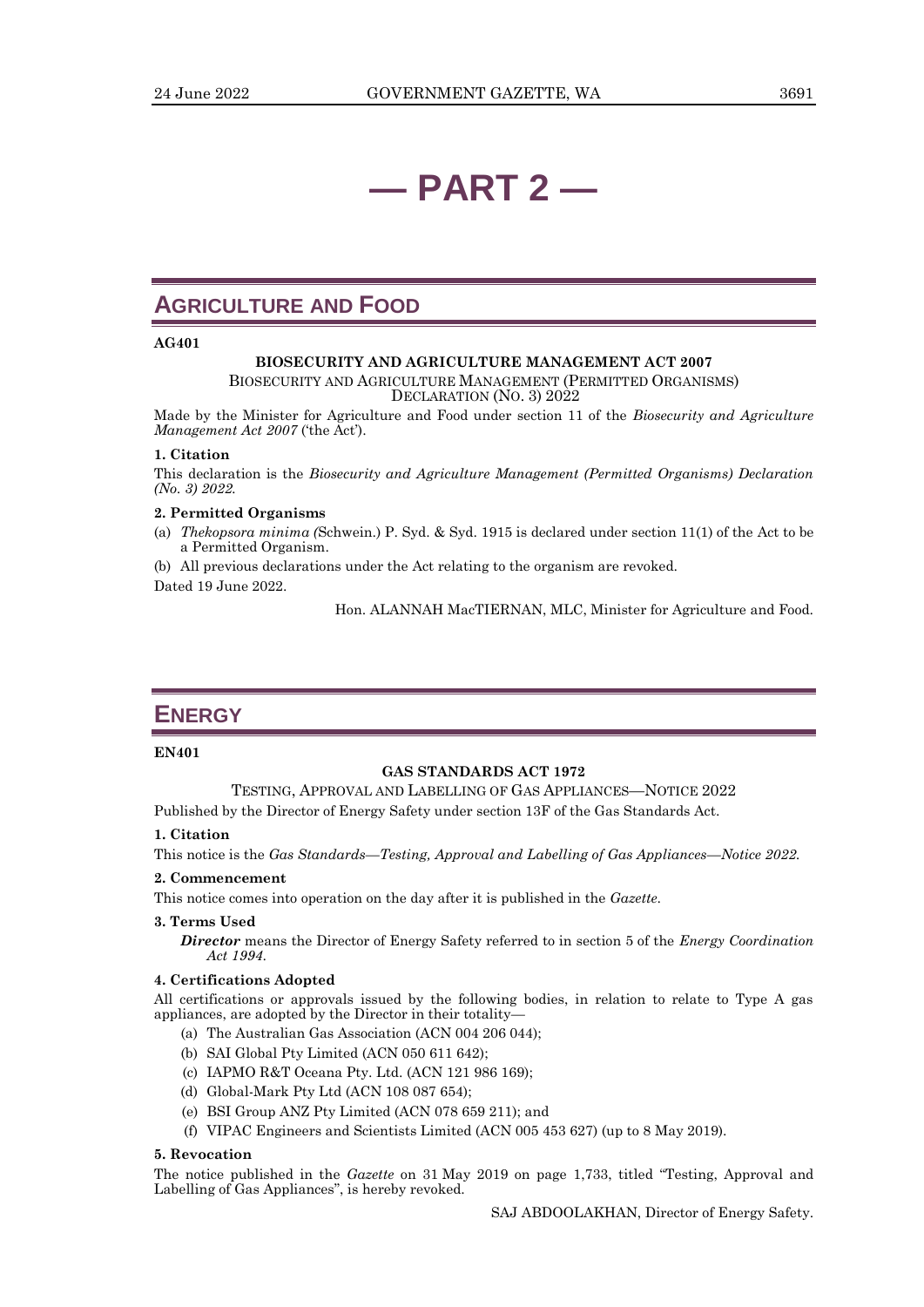## **ENVIRONMENT**

#### **EV401**

#### **ENVIRONMENTAL PROTECTION ACT 1986**

DELEGATION OF POWERS

Delegation No. 161

I, Michelle Andrews, acting in my capacity as the Chief Executive Officer of the Department responsible for the administration of the *Environmental Protection Act 1986* ("the Act"), and pursuant to section 20 of the Act, hereby delegate to the holder for the time being of the office of Executive Director, Strategic Policy of the Department of Water and Environmental Regulation all my powers and duties under—

(a) regulations 20(1), 20(2), 20(3), 20(4), 20(5), 21(1) and 21(2) of the *Environmental Protection (Prohibited Plastics) Regulations 2018*,

other than this power of delegation.

MICHELLE ANDREWS, Chief Executive Officer, Department of Water and Environmental Regulation.

Dated the 7th day of June 2022.

Approved by—

Hon. REECE WHITBY, MLA, Minister for Environment; Climate Action. Dated the 13th day of June 2022.

## **HEALTH**

#### **HE401**

#### **MENTAL HEALTH ACT 2014**

MENTAL HEALTH (AUTHORISED MENTAL HEALTH PRACTITIONERS)

Revocation Order (No. 4) 2022

Made by the Chief Psychiatrist under section 539 of the *Mental Health Act 2014*.

#### **1. Citation**

This Order may be cited as the *Mental Health (Authorised Mental Health Practitioners) Revocation Order (No. 4) 2022*.

#### **2. Commencement**

This Order comes into operation as follows—

- (a) clauses 1 and 2 ― on the day on which this order is published in the *Gazette*;
- (b) clause  $3 -$  on the day after that day.

#### **3. Revocation of designation**

The designation, as an authorised mental health practitioner of the mental health practitioners specified in Schedule 1 to this order is revoked. **Schedule 1**

| weneune 1                     |                        |  |
|-------------------------------|------------------------|--|
| <b>Name</b>                   | Profession             |  |
| Chamberlain, Sarah Maree Anne | Occupational Therapist |  |
| Doran, Mary Patricia          | Registered Nurse       |  |
| Hunt, Peta Marie              | Registered Nurse       |  |
| Miller, Joanne Caroline       | Registered Nurse       |  |
| Stuart, Shannon Charles       | Registered Nurse       |  |

 $\frac{1}{\sqrt{2}}$  , and the set of the set of the set of the set of the set of the set of the set of the set of the set of the set of the set of the set of the set of the set of the set of the set of the set of the set of the

Dated 20 June 2022.

Dr NATHAN GIBSON, Chief Psychiatrist.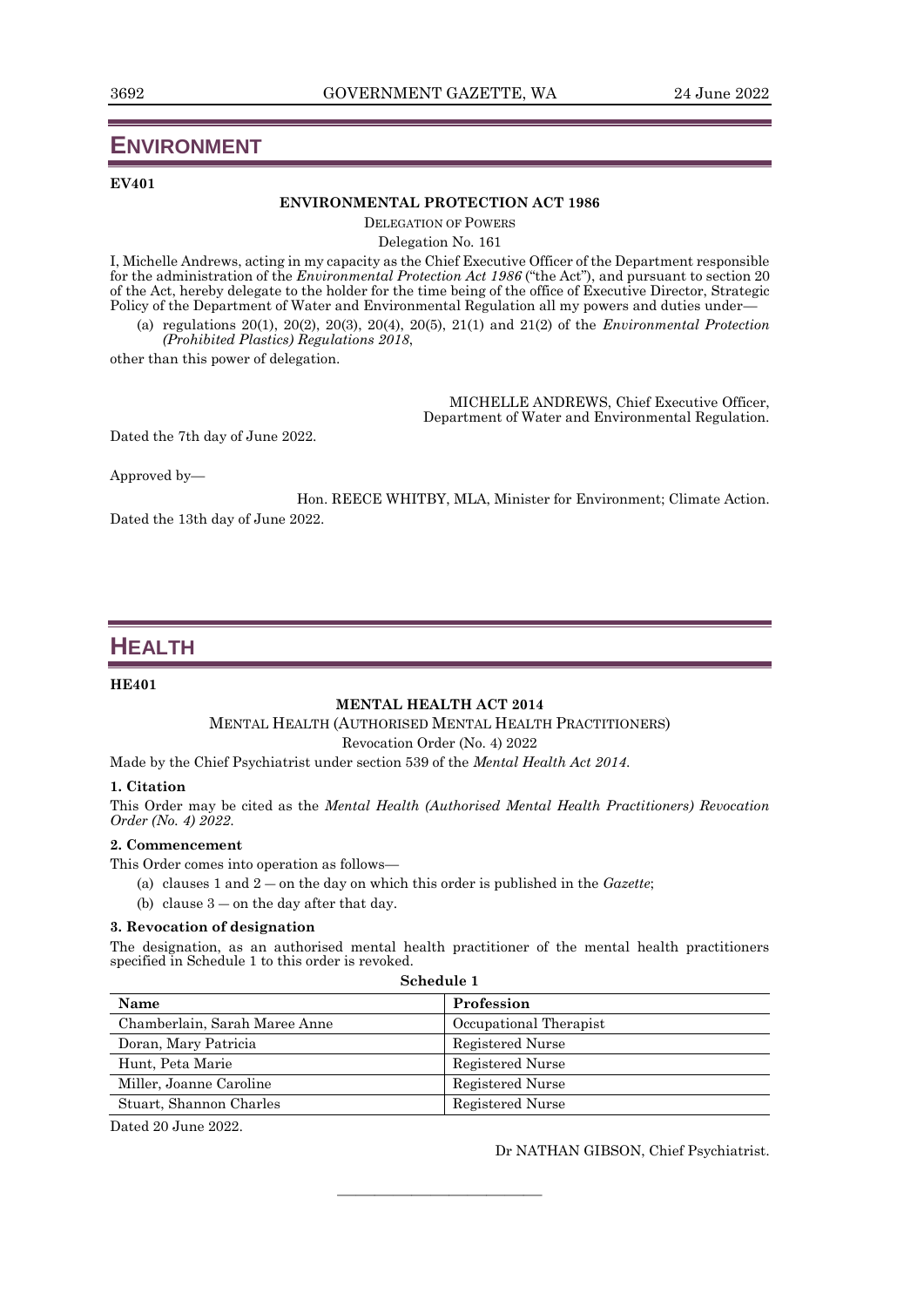#### **HE402**

#### **MENTAL HEALTH ACT 2014**

#### MENTAL HEALTH (AUTHORISED MENTAL HEALTH PRACTITIONERS)

Order (No. 4) 2022

Made by the Chief Psychiatrist under section 539 of the *Mental Health Act 2014*.

#### **1. Citation**

This order may be cited as the *Mental Health (Authorised Mental Health Practitioners) Order (No. 4) 2022*.

#### **2. Commencement**

This order comes into operation as follows—

- (a) clauses 1 and 2 ― on the day on which this order is published in the *Gazette*;
- (b) clause  $3$  on the day after that day.

#### **3. Authorised Mental Health Practitioner**

The mental health practitioners specified in Schedule 1 to this order are designated as Authorised Mental Health Practitioners.

| Name                     | Profession              |
|--------------------------|-------------------------|
| Ashwell, Hazel Jane      | Registered Nurse        |
| Binks, Eva               | Social Worker           |
| Bovey, Fleur Sheralyn    | Registered Nurse        |
| Boylen, Sarah Maree Anne | Occupational Therapist  |
| Bridge, Jonathon Samuel  | <b>Registered Nurse</b> |
| Callaghan, Emma Louise   | Registered Nurse        |
| Carpenter, Paul          | <b>Registered Nurse</b> |
| Courtney, Sarah Jane     | <b>Registered Nurse</b> |
| Cusack, Aaron Peter      | Registered Nurse        |
| Deeney, Nicola           | Social Worker           |
| Earls, Wendy Marie       | <b>Registered Nurse</b> |
| Gryguc, Kate             | Social Worker           |
| Hall, Jennifer Marie     | Registered Nurse        |
| Kendrick, Joanne         | <b>Registered Nurse</b> |
| Lycholit, Linda Ann      | Registered Nurse        |
| MacAulay, Meagan Jane    | <b>Registered Nurse</b> |
| MacDonald, Sarah         | Registered Nurse        |
| McCann, Mary Patricia    | Registered Nurse        |
| Millar, Michelle Marie   | Registered Nurse        |
| Prior, Josephine Violet  | <b>Registered Nurse</b> |
| Shiosaki, Dominique      | Registered Nurse        |
| Smillie, Laura           | <b>Registered Nurse</b> |
| Smith, Megan Lee         | Occupational Therapist  |
| Veldre, Lisa Marie       | <b>Registered Nurse</b> |
| Veldre, Rory Scott       | <b>Registered Nurse</b> |
| Weston, Jessie Catherine | <b>Registered Nurse</b> |
| Wickett, Angela Helene   | Registered Nurse        |
| Williams, Adam Trevor    | <b>Registered Nurse</b> |
| Wright, Geoffrey         | Social Worker           |

#### **SCHEDULE 1**

Dated 20 June 2022.

Dr NATHAN GIBSON, Chief Psychiatrist.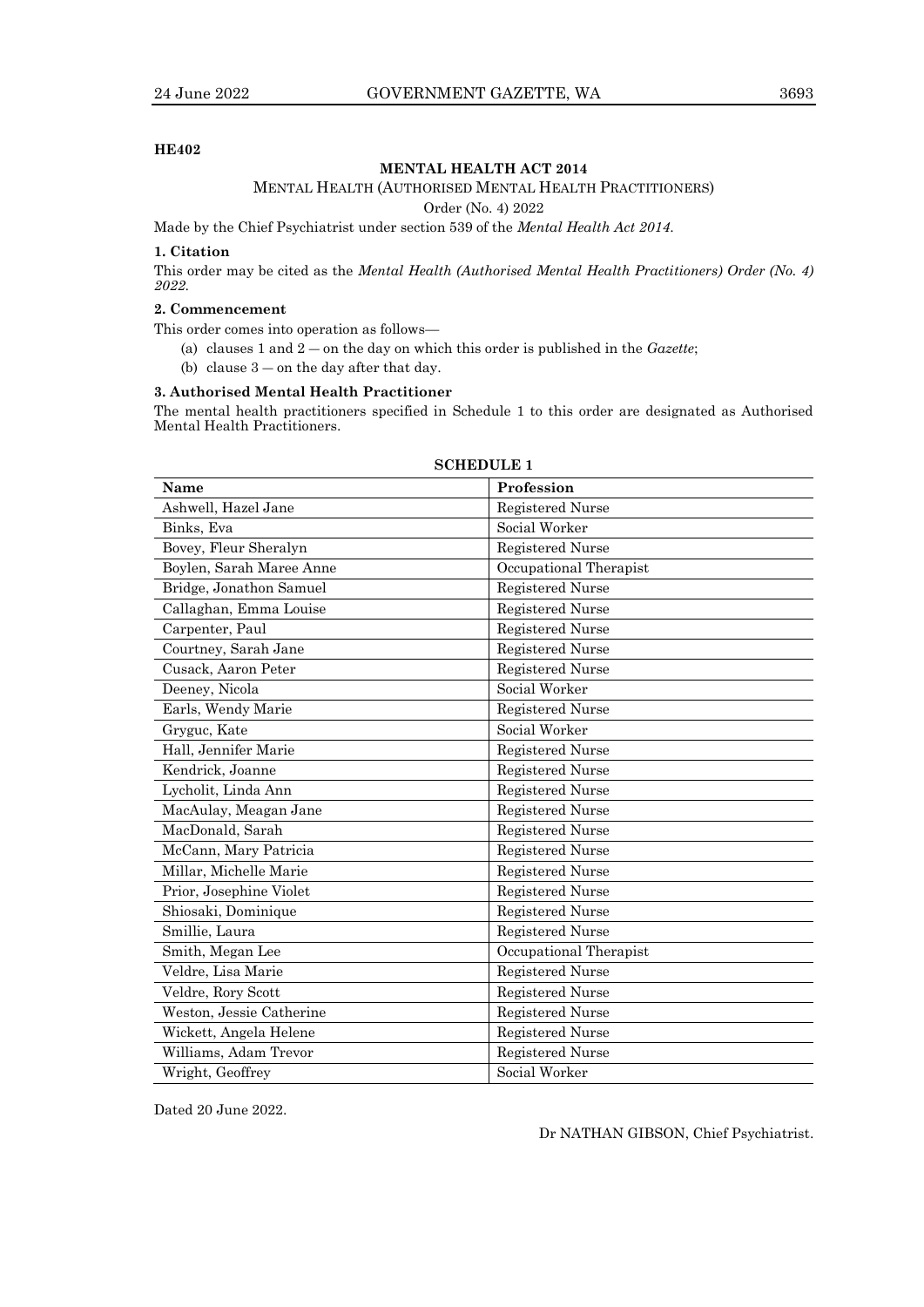## **JUSTICE**

#### **JU401**

#### **PRISONS ACT 1981**

PERMIT DETAILS

Pursuant to Section 15U of the *Prisons Act 1981*, I hereby revoke the following permits—

| Surname    | <b>Other Name(s)</b>        | Permit No. |
|------------|-----------------------------|------------|
| Devilliers | Ansonette                   | PA 0399    |
| Grant      | Panagiota Penny             | PA 0611    |
| Solowski   | Emilee                      | PA 0626    |
| White      | Amy Elizabeth Louise Varley | PA 0630    |
| Zestic     | Natalija                    | PA 0556    |

Dated 20 June 2022.

GARY BUDGE, A/Commissioner.

## **LOCAL GOVERNMENT**

#### **LG401**

#### **LOCAL GOVERNMENT ACT 1995**

DETERMINATION—BASIS OF RATES

I, John Carey MLA, being the Minister of the Crown to whom the administration of the *Local Government Act 1995* is committed by the Governor, and acting pursuant to section 6.28 (1), and section 6.29 (2), of that Act, hereby, and with effect from the date of Gazettal, determine that the method of valuation to be used by the Shire of Leonora, as the basis for a rate on the mining tenement referred to in Column 1 of the Schedule (mining tenement), in respect of the portion of land referred to in Column 2 of the Schedule (portion of land), is to be the unimproved value of the land.

#### **Schedule**

| 1. Mining Tenement                     | 2. Portion of Land                                                                                                                                                                                                                                                                                                                     |
|----------------------------------------|----------------------------------------------------------------------------------------------------------------------------------------------------------------------------------------------------------------------------------------------------------------------------------------------------------------------------------------|
| 37/1275<br>(Northern Star—<br>Village) | That land commencing at a point 7100 meters at a bearing of 16 degrees<br>20 minutes from the most south-west corner of Mining Lease M37/1275<br>and contained within the following boundaries:<br>500 meters bearing 13 degrees<br>250 meters bearing 103 degrees<br>500 meters bearing 193 degrees<br>250 meters bearing 283 degrees |

Hon. JOHN CAREY MLA, Minister for Housing; Local Government.

#### **LG402**

#### **LOCAL GOVERNMENT ACT 1995**

 $\frac{1}{\sqrt{2}}$  , and the set of the set of the set of the set of the set of the set of the set of the set of the set of the set of the set of the set of the set of the set of the set of the set of the set of the set of the

#### DETERMINATION—BASIS OF RATES

I, John Carey MLA, being the Minister of the Crown to whom the administration of the *Local Government Act 1995* is committed by the Governor, and acting pursuant to section 6.28 (1) and section 6.29 (3) of that Act, hereby, and with effect from 1 July 2022, determine that the method of valuation to be used by the City of Karratha, as the basis for a rate on the mining tenements referred to in Column 1 of the Schedule (Mining Tenement), in respect of the portions of land referred to in Column 2 of the Schedule (Portion of Land), is to be the Gross Rental Value of the land.

#### **Schedule**

| 1. Mining Tenement                                    | 2. Portion of Land                                                                                                                                                                                                                                                                                                                                                                                                                                                                                                                                         |
|-------------------------------------------------------|------------------------------------------------------------------------------------------------------------------------------------------------------------------------------------------------------------------------------------------------------------------------------------------------------------------------------------------------------------------------------------------------------------------------------------------------------------------------------------------------------------------------------------------------------------|
| BCI Minerals Ltd.—<br>Mardie Salt & Potash<br>Project | All that portion of land being part of Lot 1501, as shown on Deposited Plan<br>74341 starting from a point at coordinate 388800.0 metres East, 7655060.0<br>metres North (MGA2020 Zone 50) and extending easterly 90 degrees, 0<br>minutes, 0.0 seconds, 650.0 metres; thence southerly 180 degrees, 0<br>minutes, 0.0 seconds, 520.0 metres; thence westerly 279 degrees, 10<br>minutes, 34.3 seconds, 658.426 metres; thence northerly 359 degrees, 59<br>minutes, 60.0 seconds, 415.0 metres to the starting point.<br>Approximate Area: 30.39 hectares |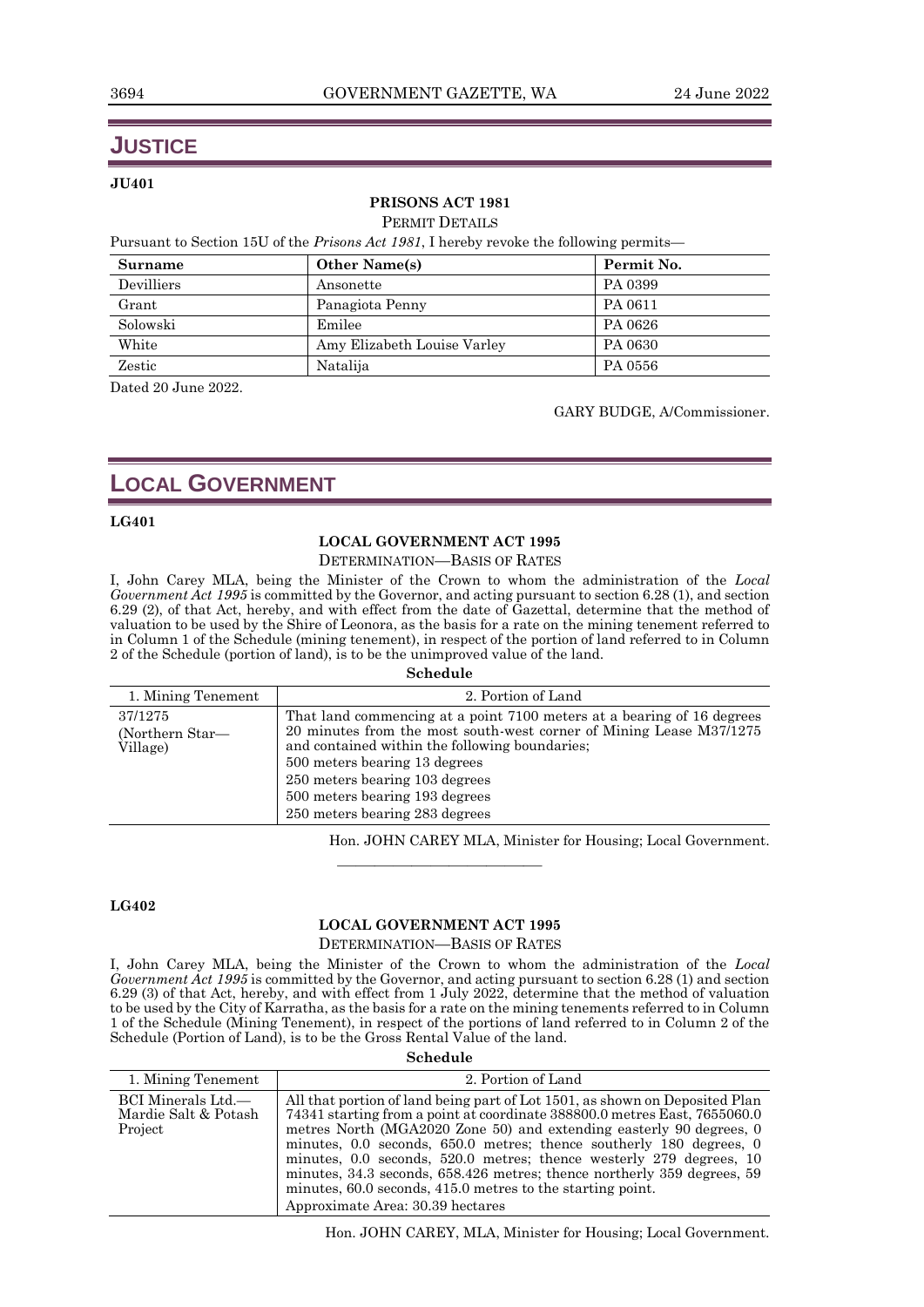#### **LG403**

#### **LOCAL GOVERNMENT ACT 1995**

*City of Swan*

#### BASIS OF RATES

I, Tim Fraser, being delegated by the Minister of the Crown to whom the administration of the *Local Government Act 1995* is committed by the Governor, and acting pursuant to section 6.28 (1) of that Act, hereby, and with effect from 15 June 2022, determined that the method of valuation to be used by the City of Swan as the basis for a rate in respect of the land referred to in the Schedule is to be the gross rental value of the land;

| Schedule |  |
|----------|--|
|          |  |

|           | Designated Land                                                                                                                                                                                                                               |
|-----------|-----------------------------------------------------------------------------------------------------------------------------------------------------------------------------------------------------------------------------------------------|
| UV to GRV | All those portions of land being Lots 174 to 177 inclusive, Lots 241 to 253<br>inclusive, Lots 302 to 319 inclusive, Lots 325 to 327 inclusive, Lots 340 to 345<br>inclusive and Lots 349 to 359 inclusive as shown on Deposited Plan 421987. |

TIM FRASER, Executive Director Local Government, Department of Local Government, Sport and Cultural Industries.

**LG404**

#### **LOCAL GOVERNMENT ACT 1995**

 $\overline{\phantom{a}}$  , and the set of the set of the set of the set of the set of the set of the set of the set of the set of the set of the set of the set of the set of the set of the set of the set of the set of the set of the s

*Shire of Bridgetown-Greenbushes*

BASIS OF RATES

I, Tim Fraser, being delegated by the Minister of the Crown to whom the administration of the *Local Government Act 1995* is committed by the Governor, and acting pursuant to section 6.28 (1) of that Act, hereby, and with effect from 1 July 2022, determined that the method of valuation to be used by the Shire of Bridgetown-Greenbushes as the basis for a rate in respect of the land referred to in the Schedule is to be the gross rental value of the land;

**Schedule**

|           | Designated Land                                                                                  |  |
|-----------|--------------------------------------------------------------------------------------------------|--|
| UV to GRV | All those portions of land being Lots 101 to 115 inclusive as shown on<br>Deposited Plan 414322. |  |

TIM FRASER, Executive Director Local Government, Department of Local Government, Sport and Cultural Industries.

**LG405**

#### **LOCAL GOVERNMENT ACT 1995**

————————————————————

*City of Cockburn* BASIS OF RATES

I, Tim Fraser, being delegated by the Minister of the Crown to whom the administration of the *Local Government Act 1995* is committed by the Governor, and acting pursuant to section 6.28 (1) of that Act, hereby, and with effect from 1 July 2022, determined that the method of valuation to be used by the City of Cockburn as the basis for a rate in respect of the land referred to in the Schedule is to be the gross rental value of the land;

**Schedule**

|           | Designated Land                                                                                                                |
|-----------|--------------------------------------------------------------------------------------------------------------------------------|
| UV to GRV | All those portions of land being Lots 267 to 274 inclusive and Lots 296 to 304<br>inclusive as shown on Deposited Plan 420135. |

 $\frac{1}{\sqrt{2}}$  , and the set of the set of the set of the set of the set of the set of the set of the set of the set of the set of the set of the set of the set of the set of the set of the set of the set of the set of the

TIM FRASER, Executive Director Local Government, Department of Local Government, Sport and Cultural Industries.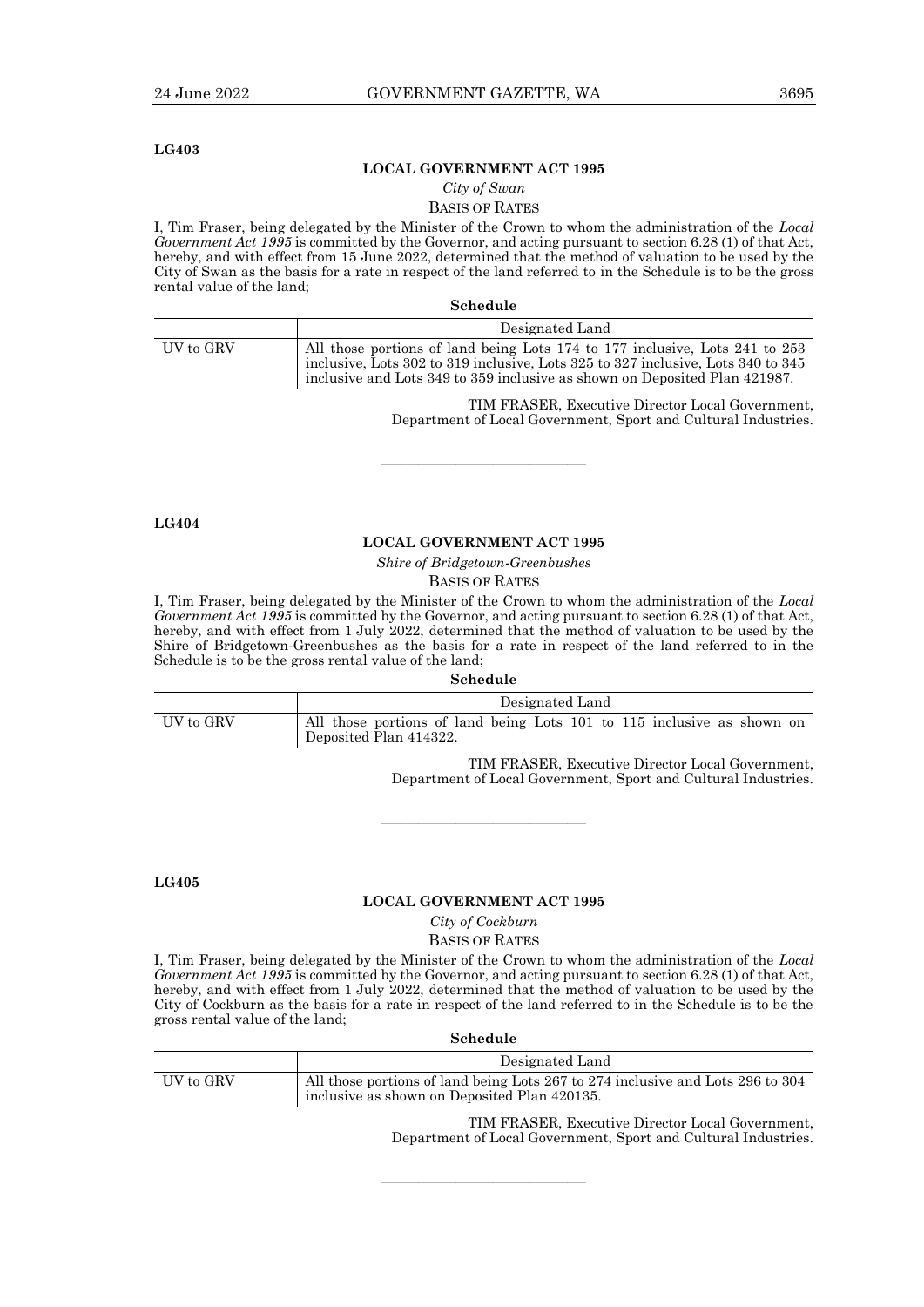#### **LG406**

#### **LOCAL GOVERNMENT ACT 1995**

*City of Swan*

BASIS OF RATES

I, Tim Fraser, being delegated by the Minister of the Crown to whom the administration of the *Local Government Act 1995* is committed by the Governor, and acting pursuant to section 6.28 (1) of that Act, hereby, and with effect from 15 June 2022, determined that the method of valuation to be used by the City of Swan as the basis for a rate in respect of the land referred to in the Schedule is to be the gross rental value of the land;

**Schedule**

|           | Designated Land                                                                                                                                                                                                                                                                                                                                     |
|-----------|-----------------------------------------------------------------------------------------------------------------------------------------------------------------------------------------------------------------------------------------------------------------------------------------------------------------------------------------------------|
| UV to GRV | All those portions of land comprised in the schedules below—<br><b>SCHEDULE 'A'</b><br>All that portion of land being Lot 817 as shown on Deposited Plan 410439.<br><b>SCHEDULE 'B'</b><br>All that portion of land being Lot 100 as shown on Diagram 86349.<br><b>SCHEDULE 'C'</b><br>All that portion of land being Lot 97 as shown on Plan 4553. |
|           |                                                                                                                                                                                                                                                                                                                                                     |

TIM FRASER, Executive Director Local Government, Department of Local Government, Sport and Cultural Industries.

## **PLANNING**

#### **PL401**

#### **PLANNING AND DEVELOPMENT ACT 2005**

DECLARATION OF PLANNING CONTROL AREA 164

**METRONET** 

Byford Rail Extension

*City of Armadale and Shire of Serpentine-Jarrahdale*

#### File: RLS/0972

#### **General description**

The Minister for Planning has granted approval to the declaration of a planning control area for the Byford Rail Extension as shown on Western Australian Planning Commission (WAPC) plan numbers 1.8019, 1.8020 and 1.8021.

#### **Purpose of the Planning Control Area**

The purpose of the planning control area is to facilitate development of the land for Railway purposes, and to allow (if required) the future reservation of land in the Metropolitan Region Scheme. The WAPC considers that the planning control area is required to ensure that no development occurs on this land which might prejudice this outcome.

#### **Duration and Effects**

The declaration remains in effect for a period of five years from the date of publication of this notice in the *Government Gazette* or until revoked by the WAPC with approval by the Minister, whichever is the sooner.

A person shall not commence and carry out development in a planning control area without the prior approval of the WAPC. The penalty for failure to comply with this requirement is \$200,000 and, in the case of a continuing offence, a further fine of \$25,000 for each day during which the offence continues.

Compensation is payable in respect of land injuriously affected by this declaration, and land so affected may be acquired by the WAPC in the same circumstances and in the same manner as if the land had been reserved in the Metropolitan Region Scheme for a public purpose.

#### **Display locations**

- WAPC, 140 William Street, Perth
- J S Battye Library, Level 3 Alexander Library Building, Perth Cultural Centre
- City of Armadale
- Shire of Serpentine-Jarrahdale

Documents can also be viewed online at the Department of Planning, Lands and Heritage website *https://www.dplh.wa.gov.au/planning-control-areas.*

Ms SAM FAGAN, Secretary, Western Australian Planning Commission.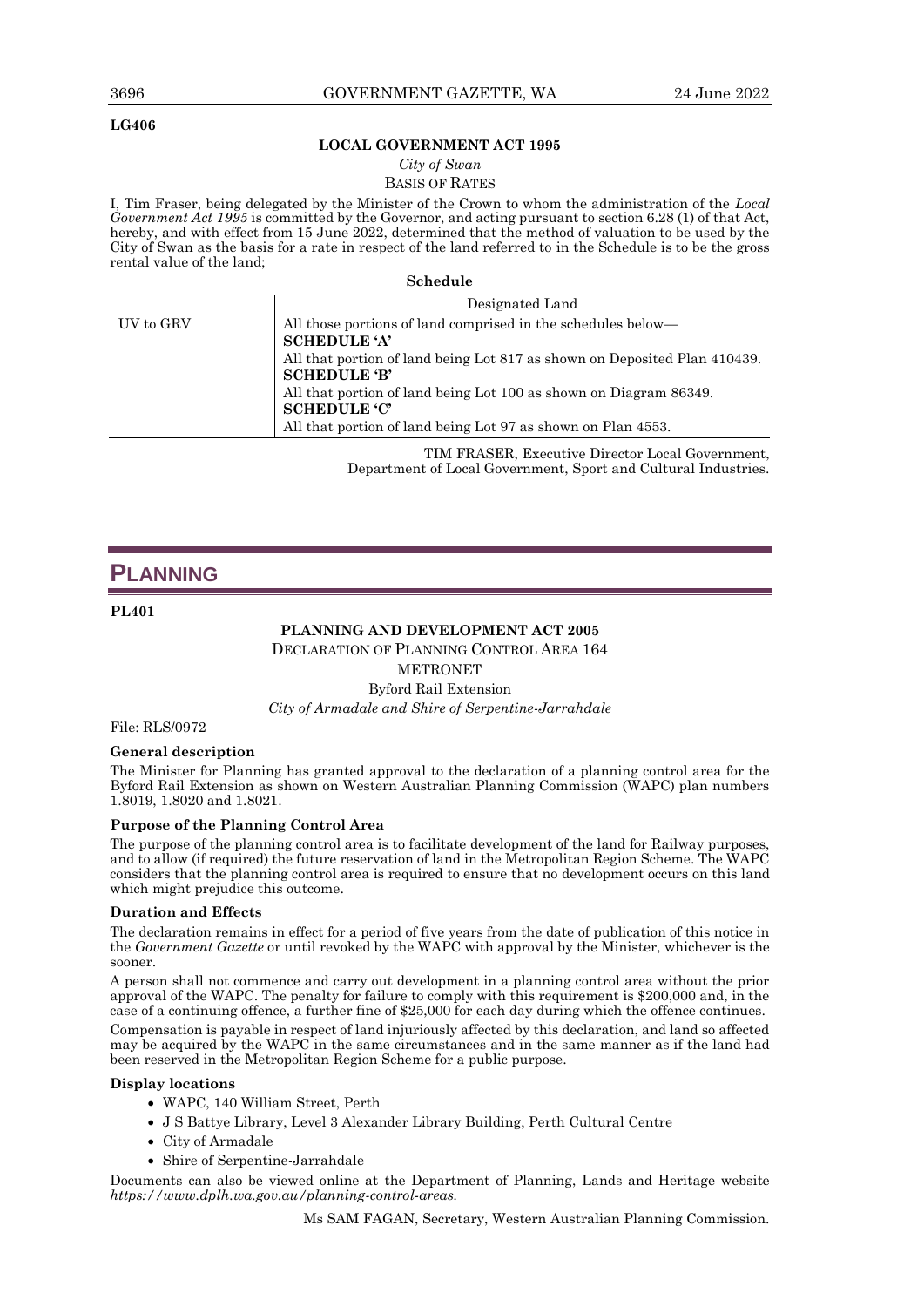#### **PL402**

#### **PLANNING AND DEVELOPMENT ACT 2005**

DECLARATION OF PLANNING CONTROL AREA 165

METRONET

Victoria Park-Canning Level Crossing Removal *City of Canning and Town of Victoria Park*

File: RLS/0973

#### **General description**

The Minister for Planning has granted approval to the declaration of a planning control area for the Victoria Park-Canning Level Crossing Removal project as shown on Western Australian Planning Commission (WAPC) plan numbers 1.7989, 1.7990, 1.7991 and 1.7992.

#### **Purpose of the Planning Control Area**

The purpose of the planning control area is to facilitate development of the land for Railway purposes, and to allow (if required) the future reservation of land in the Metropolitan Region Scheme. The WAPC considers that the planning control area is required to ensure that no development occurs on this land which might prejudice this outcome.

#### **Duration and Effects**

The declaration remains in effect for a period of five years from the date of publication of this notice in the *Government Gazette* or until revoked by the WAPC with approval by the Minister, whichever is the sooner.

A person shall not commence and carry out development in a planning control area without the prior approval of the WAPC. The penalty for failure to comply with this requirement is \$200,000 and, in the case of a continuing offence, a further fine of \$25,000 for each day during which the offence continues.

Compensation is payable in respect of land injuriously affected by this declaration, and land so affected may be acquired by the WAPC in the same circumstances and in the same manner as if the land had been reserved in the Metropolitan Region Scheme for a public purpose.

#### **Display locations**

- WAPC, 140 William Street, Perth
- J S Battye Library, Level 3 Alexander Library Building, Perth Cultural Centre
- City of Canning
- Town of Victoria Park

Documents can also be viewed online at the Department of Planning, Lands and Heritage website *https://www.dplh.wa.gov.au/planning-control-areas.*

Ms SAM FAGAN, Secretary, Western Australian Planning Commission.

## **PREMIER AND CABINET**

#### **PR401**

#### **INTERPRETATION ACT 1984**

MINISTERIAL ACTING ARRANGEMENTS

It is hereby notified for public information that the Governor, in accordance with section 12(c) of the *Interpretation Act 1984*, has approved the following temporary appointment—

Hon J. N. Carey MLA to act temporarily in the office of Minister for Transport; Planning; Ports in the absence of the Hon R Saffioti MLA for the periods—

- 27 June to 1 July 2022 inclusive; and
- 4 to 6 July 2022 inclusive.

E. ROPER, Director General, Department of the Premier and Cabinet.

#### **PR402**

#### **INTERPRETATION ACT 1984**

 $\frac{1}{\sqrt{2}}$  , and the set of the set of the set of the set of the set of the set of the set of the set of the set of the set of the set of the set of the set of the set of the set of the set of the set of the set of the

MINISTERIAL ACTING ARRANGEMENTS

It is hereby notified for public information that the Governor, in accordance with section 12(c) of the *Interpretation Act 1984*, has approved the following temporary appointment—

Hon W. J. Johnston MLA to act temporarily in the office of Minister for State Development, Jobs and Trade; Tourism; Commerce; Science in the absence of the Hon R. H. Cook MLA for the period 27 June to 3 July 2022 (both dates inclusive).

E. ROPER, Director General, Department of the Premier and Cabinet.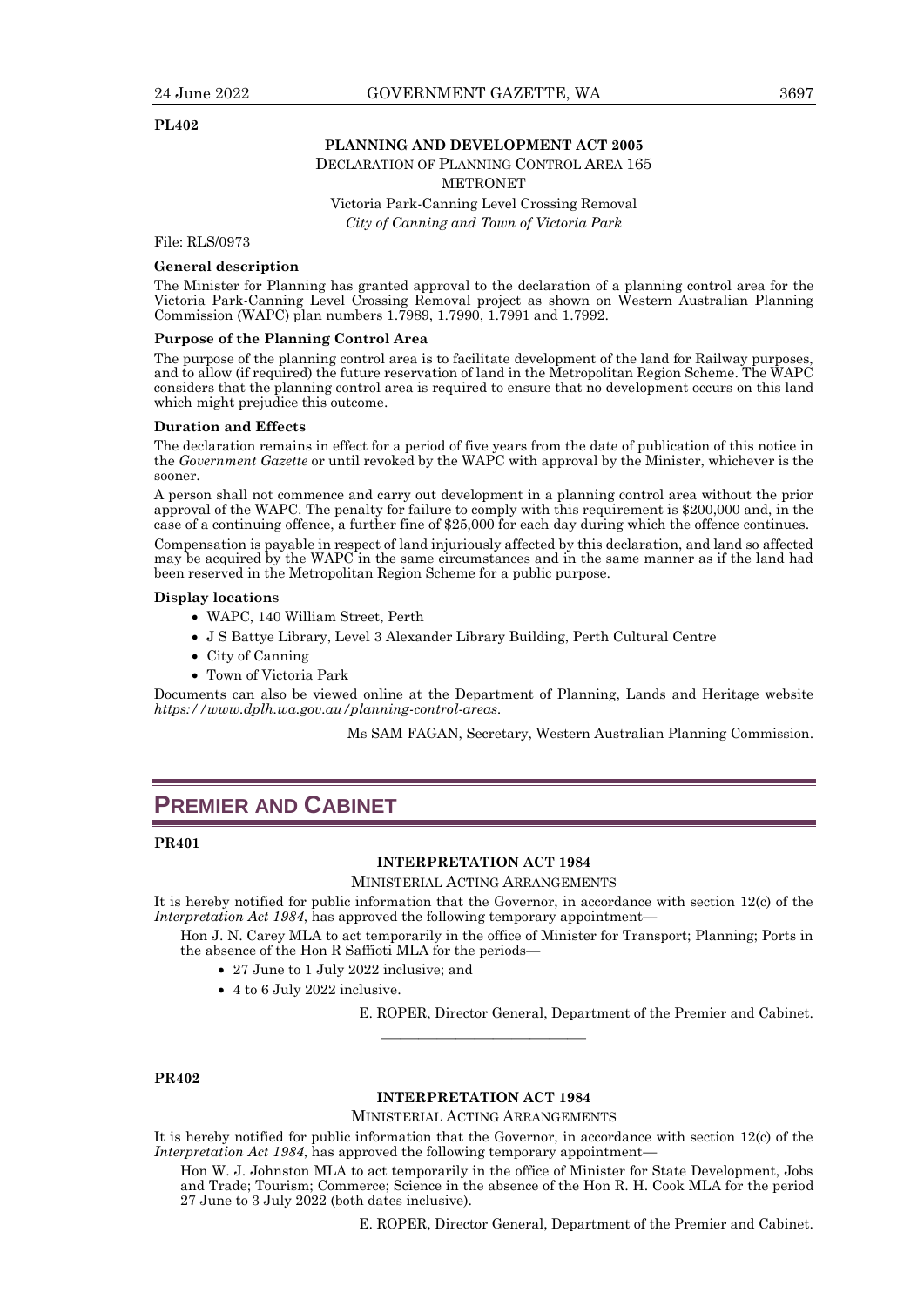## **RACING, GAMING AND LIQUOR**

#### **RA401**

#### **RACING AND WAGERING WESTERN AUSTRALIA ACT 2003**

RWWA RULES OF THOROUGHBRED, HARNESS AND GREYHOUND RACING

In accordance with Section 45 (1) (a), (b) and (c) of the *Racing and Wagering Western Australia Act 2003*, notice is hereby given that the Board of Racing and Wagering WA on 20 June 2022 resolved to repeal the following rules of racing within the RWWA Rules of Thoroughbred Racing 2019, RWWA Rules of Harness Racing 2004 and RWWA Rules of Greyhound Racing 2022.

#### **Mandatory Vaccination**

**(Thoroughbred)—Local Rule (LR) 13B**

**(Harness)—Local Rule (LR) 91A**

#### **(Greyhounds)—Local Rule (LR) 46L (Formerly (LR) 15M)**

A copy of the above rules of racing may be obtained during office hours from the RWWA offices at 14 Hasler Road, Osborne Park 6017, WA or Racing and Wagering Western Australia website, www.rwwa.com.au.

IAN EDWARDS, Chief Executive Officer.

## **WATER**

#### **WA401**

#### **WATER CORPORATIONS ACT 1995**

EXECUTIVE COUNCIL SUBMISSION—APPOINTMENT OF DIRECTORS TO THE BUNBURY WATER CORPORATION (AQWEST)

The Governor in Executive Council has approved the following—

- 1. Re-appointment of Dr Wendy Giles as a Director of the Bunbury Water Corporation in accordance with section 7 of the *Water Corporations Act 1995* for the period expiring 31 May 2025.
- 2. Re-appointment of Mrs Rhonda Norman as a Director of the Bunbury Water Corporation in accordance with section 7 of the *Water Corporations Act 1995* for the period expiring 31 May 2025.
- 3. Appointment of Mr Michael Murray as a Director of the Bunbury Water Corporation in accordance with section 7 of the *Water Corporations Act 1995* for the period expiring 31 May 2024.

By Command of the Governor,

N. HAGLEY, Clerk of the Executive Council.

## **PUBLIC NOTICES**

#### **ZZ401**

#### **TRUSTEES ACT 1962**

DECEASED ESTATES

Notice to Creditors and Claimants

Estate of the late of Sophie Muir Stone, of Opal Murdoch, Discovery Way, Murdoch in the State of Western Australia, deceased.

Creditors and other persons having claims (to which Section 63 of the *Trustees Act 1962* relates) in respect of the Estate of the abovenamed Deceased who died on 17 September 2020, are required to send particulars of their claims to the Executors, care of RSM (see address below) within one (1) month of the date of publication of this notice after which date the Executors may convey or distribute the assets having regard only to claims of which notice has been given.

 $\frac{1}{\sqrt{2}}$  , and the set of the set of the set of the set of the set of the set of the set of the set of the set of the set of the set of the set of the set of the set of the set of the set of the set of the set of the

c/- ANDREW MARSHALL, RSM, GPO Box R1253, Perth WA 6844. Telephone: (08) 9261 9393. Contact: Andrew Marshall.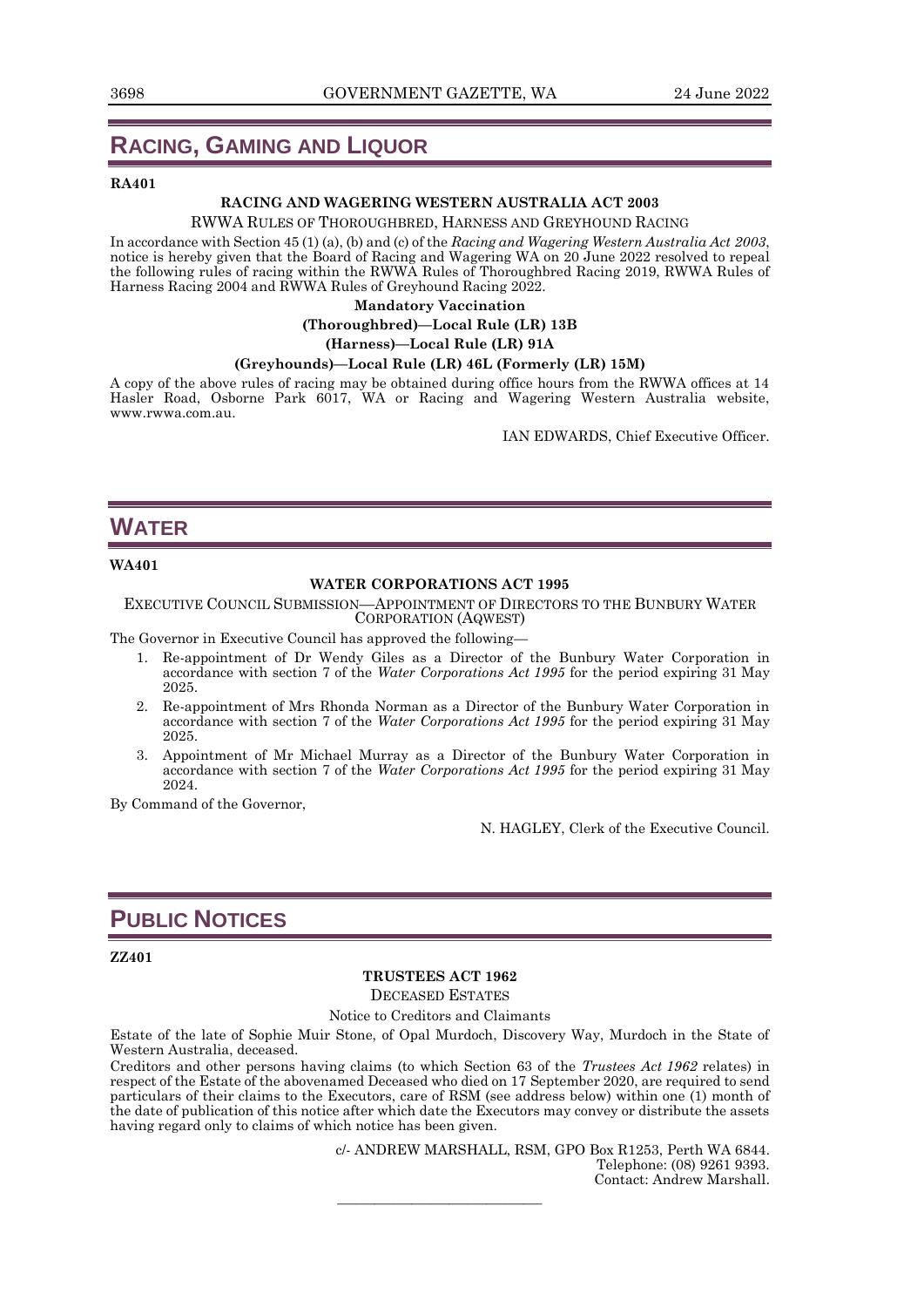#### **ZZ402**

#### **TRUSTEES ACT 1962**

#### DECEASED ESTATES

#### Notice to Creditors and Claimants

Estate of the late Toby Louis Carboni, late of Regis Woodlands, 10 Sabina Street, Woodlands in the State of Western Australia, deceased.

Creditors and other persons having claims (to which Section 63 of the *Trustees Act 1962* relates) in respect of the estate of the above-named deceased, who died on 25 December 2021, are required to send particulars of their claims to the Executor, care of Zafra Legal (see address below) within one (1) month of the date of publication of this notice, after which date the Executor may convey or distribute the assets having regard only to claims of which notice has been given.

> Attention: JAMES MARZEC, Zafra Legal, PO Box Z5250, Perth WA 6831. Telephone: (08) 6212 3777

**ZZ403**

#### **TRUSTEES ACT 1962** DECEASED ESTATES

———————————

#### Notice to Creditors and Claimants

Creditors and other persons having claims (to which Section 63 of the *Trustees Act 1962* and amendments thereto relate) in respect of the estates of the undermentioned deceased persons are required by the personal representatives care of Messrs Jackson McDonald, Level 17, 225 St Georges Terrace, Perth, Western Australia 6000 (GPO Box M971 Perth Western Australia 6843) to send particulars of their claims to them within one month from the date of publication of this notice at the expiration of which time the personal representatives may convey or distribute the assets having regard only to the claims of which they have then had notice—

- Hilda May Walker, deceased late of 16 Stirling House, Murdoch Gardens, Discovery Way, Murdoch, Western Australia, who died on 17 January 2022.
- Claire Elizabeth Menkens, deceased late of St George's Care Centre, 2 Essex Street, Bayswater, Western Australia, who died on 6 March 2022.
- Donald George Stevenson, deceased late of Dryandra Residential and Community Care Inc, Leake Street, Kellerberrin, Western Australia, who died on 1 March 2022.
- Kikuko Clayton, deceased late of Meath Care Como, 80-82 Henley Street, Como, Western Australia, who died on 16 April 2022.
- Peter Walter Blackburn, deceased late of 4/2 Riverside Road, East Fremantle, Western Australia, who died on 15 March 2022.

Dated this 17th day of June 2022.

JACKSON McDONALD.

#### **ZZ404**

### **TRUSTEES ACT 1962** DECEASED ESTATES

————————————————————

#### Notice to Creditors and Claimants

Maisie Edna Devenish (also known as Edna Maisie Devenish), late of Greenfields RSL Care, 82 Oakmont Avenue, Mandurah in the State of Western Australia, deceased.

Creditors and other persons having claims (to which Section 63 of the *Trustees Act 1962*, relates) in respect of the estate of Maisie Edna Devenish (also known as Edna Maisie Devenish), deceased, who died on 5 August 2016 at Peel Health Campus, Lakes Road, Greenfields in the said State are required by the executor Graeme Leslie Devenish to send particulars of their claims to Peel Legal Barristers and Solicitors of PO Box 1995, Mandurah, WA 6210 by the date one month following the publication of this notice after which date the executor may convey or distribute the assets having regard only to the claims of which he has then had notice.

 $\frac{1}{\sqrt{2}}$  , and the set of the set of the set of the set of the set of the set of the set of the set of the set of the set of the set of the set of the set of the set of the set of the set of the set of the set of the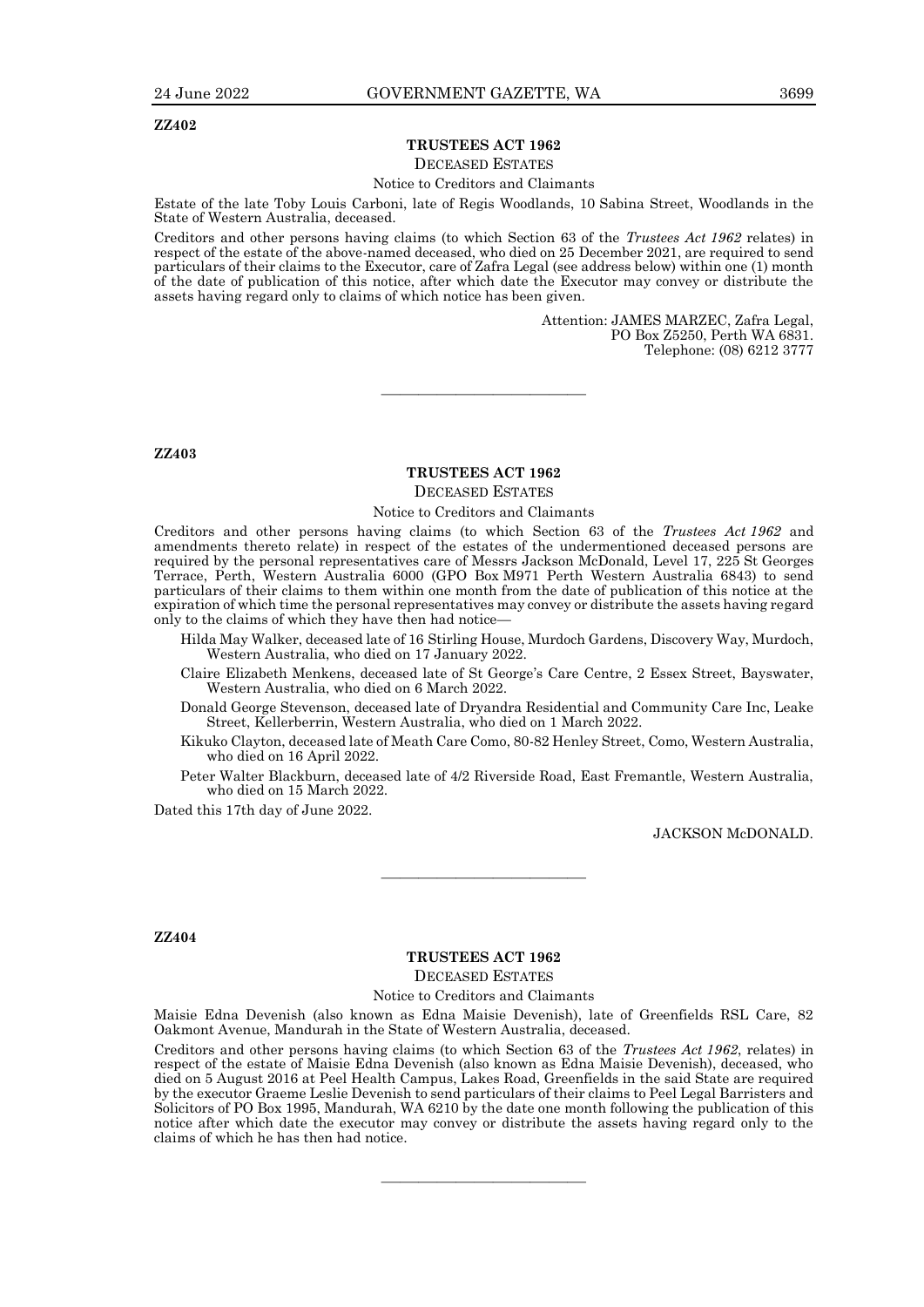#### **ZZ405**

#### **TRUSTEES ACT 1962**

#### DECEASED ESTATES

Notice to Creditors and Claimants

In the matter of the estate of Pauline Ann Baker late of Aegis Shoalwater, 72 Fourth Avenue,

Shoalwater in Western Australia, School Teacher, deceased.

Creditors and other persons having claims (to which Section 63 of the *Trustees Act 1962*, relates) in respect of the estate of the deceased, who died on 22 May 2021, are required by the Executor of care of Fort Knox Legal, P.O. Box 390, West Perth, WA 6872, to send the particulars of their claims to Fort Knox Legal by one month from the publication of this notice after which date the Personal Representatives may convey or distribute the assets, having regard only to the claims of which they then have notice.

———————————

#### **ZZ406**

#### **TRUSTEES ACT 1962**

#### DECEASED ESTATES

#### Notice to Creditors and Claimants

Felix David Smetana late of Maurice Zeffert Aged Care, 119 Cresswell Road, Dianella, Western Australia, deceased.

Creditors and other persons having claims (to which Section 63 of the *Trustees Act 1962*, relates) in respect of the estate of the deceased who died on 24 July 2021 are required by the personal representative to send particulars of their claims to him/her care of IRDI Legal, 248 Oxford Street, Leederville, Western Australia 6007 by 25 July 2022 after which date the personal representative may convey or distribute the assets having regard to the claims of which he/she then has notice.

IRDI LEGAL as solicitors for the personal representative.

**ZZ407**

#### **TRUSTEES ACT 1962**

———————————

DECEASED ESTATES

#### Notice to Creditors and Claimants

Robert James Blake late of 88 Francis Street, Lower King, Western Australia, deceased.

Creditors and other persons having claims (to which Section 63 of the *Trustees Act 1962* relates) in respect of the estate of the deceased, who died on 10 August 2021, are required by the trustee of the late—

Robert James Blake of care of Philip Wyatt Lawyers, PO Box 1026, Albany, Western Australia 6331 to send particulars of their claims to them within one (1) month from the date of publication of this notice, after which date the trustee may convey or distribute the assets, having regard only to the claims of which it then has notice.

Dated this 16th day of June 2022.

PHILIP WYATT LAWYERS.

#### **ZZ408**

#### **TRUSTEES ACT 1962** DECEASED ESTATES

 $\frac{1}{\sqrt{2}}$  , and the set of the set of the set of the set of the set of the set of the set of the set of the set of the set of the set of the set of the set of the set of the set of the set of the set of the set of the

Notice to Creditors and Claimants

Anthony William John Perry, late of 10 Gallop Way, Greenfields in the State of Western Australia, deceased.

Creditors and other persons having claims (to which Section 63 of the *Trustees Act 1962*, relates) in respect of the estate of Anthony William John Perry, deceased, who died on 21 January 2022 at Kalamunda Hospital Campus, Kalamunda in the said State are required by the executors Nigel Antony Perry and William Charles Perry to send particulars of their claims to Peel Legal Barristers & Solicitors of PO Box 1995, Mandurah, WA 6210 by the date one month following the publication of this notice after which date the executors may convey or distribute the assets having regard only to the claims of which they have then had notice.

 $\frac{1}{\sqrt{2}}$  , and the set of the set of the set of the set of the set of the set of the set of the set of the set of the set of the set of the set of the set of the set of the set of the set of the set of the set of the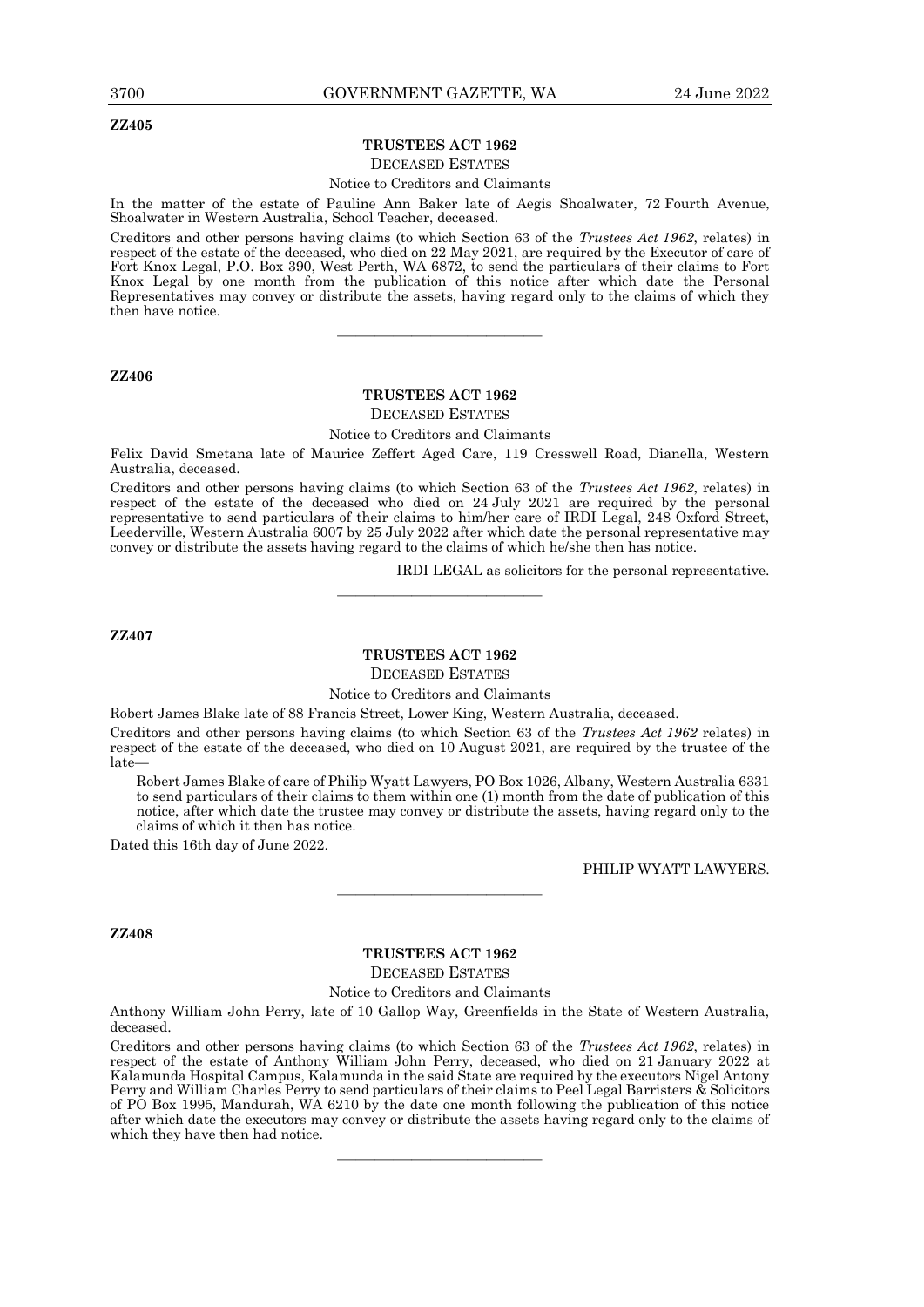#### **TRUSTEES ACT 1962**

#### DECEASED ESTATES

Notice to Creditors and Claimants

John Byrne Horgan, late of 5 Burgess Street, Leederville, Western Australia, deceased.

Creditors and other persons having claims (to which Section 63 of the *Trustees Act 1962* (WA) relates), in respect of the estate of the deceased, who died on 19 October 2021, are required by the Executor, Gail Marie Curtis, c/- Grant Thornton Australia Limited, PO Box 7757, Cloisters Square, Perth WA 6850 to send particulars of their claims to her within one month from the publication of this notice, after which date the Executor may convey or distribute the assets having regard only to the claims of which she then has notice.

#### **ZZ410**

#### **TRUSTEES ACT 1962**

———————————

DECEASED ESTATES

Notice to Creditors and Claimants

In the matter of the Estate of Elizabeth Shales, late of 17A Verna Street, Gosnells, in the State of Western Australia, deceased.

Creditors and other persons having claims to which Section 63 of the *Trustees Act 1962* relate in respect of the Estate of the deceased, who died on the 16th day of September 2021 are required by the Executors, Elizabeth Anne Kop and Paul Arthur Shales, to send the particulars of their claim to Messrs Taylor Smart of Level 2, 100 Railway Road, Subiaco, in the State of Western Australia, by the 26th day of July 2022, after which date the said Executors may convey or distribute the assets, having regard only to the claims of which they then have had notice.

Dated the 21st day of June 2022.

GLEN B. GILES, Taylor Smart.

**ZZ411**

#### **TRUSTEES ACT 1962**

————————————————————

DECEASED ESTATES

#### Notice to Creditors and Claimants

Estate of the late Julia Awdry Taylor of Bethel Aged Care Hostel, 2 Bethel Way, Albany, Western Australia, deceased.

Creditors and other persons having claims (to which Section 63 of the *Trustees Act 1962* relates), in respect of the estate of the deceased, who died on 28 October 2021 are requested by the Executor, Murray Thornhill care of HHG Legal Group, PO Box 2716, Cloisters Square PO 6850 WA to send particulars of their claims to the address stated herein within 30 days of this notice, after which date the personal representatives may convey or distribute the assets having regard only to the claims of which they then have notice.

**ZZ412**

#### **TRUSTEES ACT 1962**

————————————————————

DECEASED ESTATES

#### Notice to Creditors and Claimants

Creditors and other persons having claims (to which Section 63 of the *Trustees Act 1962* relates) in respect of the Estates of the undermentioned deceased persons are required to send particulars of their claims to me on or before 24 July 2022 after which date I may convey or distribute the assets, having regard only to the claims of which I then have notice.

Barnacle, Margaret Winsbury formerly of 2 Kirip Court, Glen Forrest, late of Yallambee Village, 2 Fenton Street, Mundaring, who died on 15 April 2022 (DE19943515 EM26).

Eichorn, Neville George late of 6b George Street, Midland, who died on 16 November 2021 (DE33057070 EM16).

Goudge, Kimberley George late of 13 Sorensen Road, High Wycombe, who died on 1 May 2022 (DE33113612 EM15).

Harvey, John Stanley late of 197 Kooyong Road, Rivervale, who died on 12 May 2022 (DE19801050 EM37).